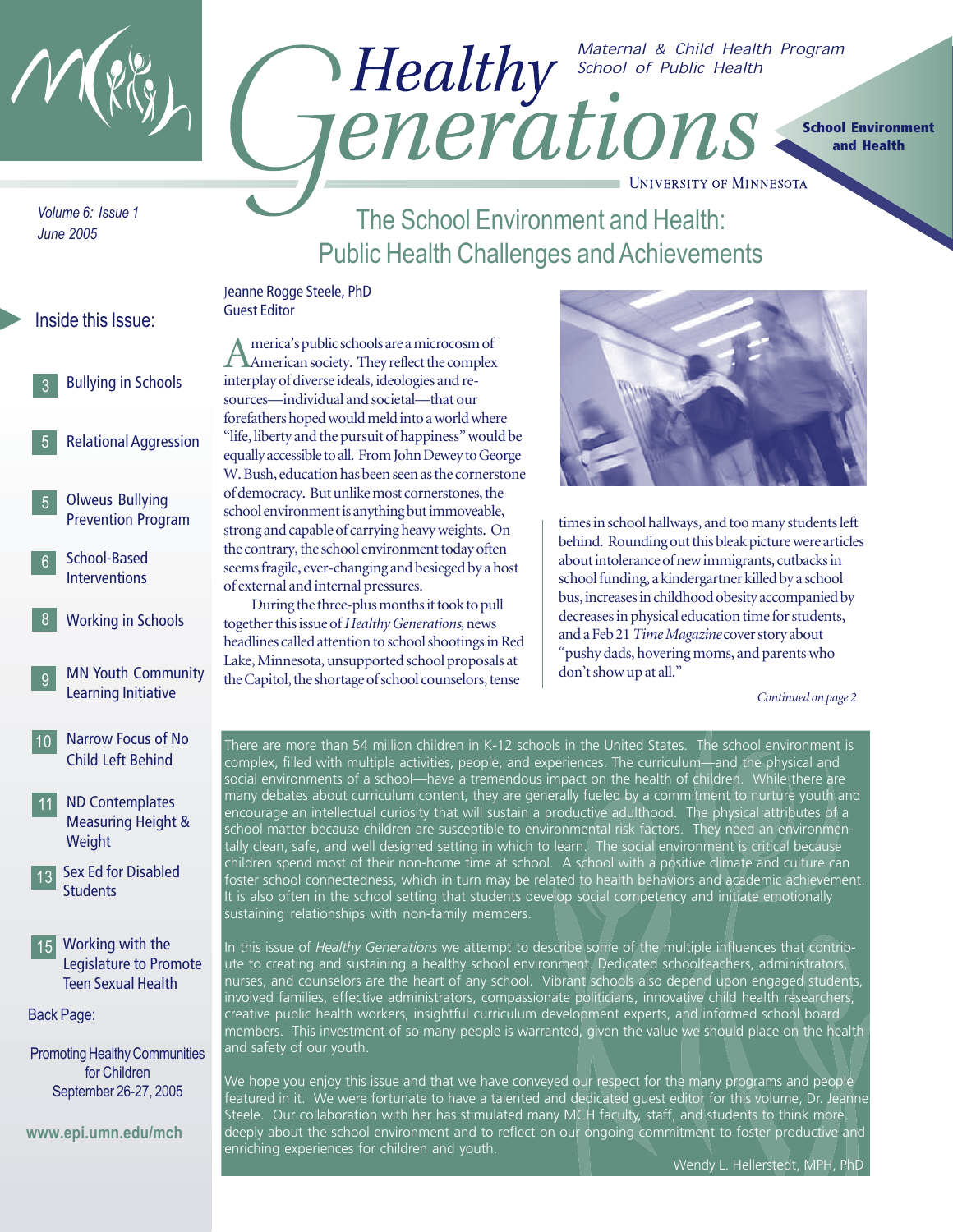#### *Continued from front page*

However, the news is certainly not all negative. Other headlines point to declines in drug use, crime and teen pregnancy among students, later school start times for teens whom studies show need more sleep, consideration of a statewide antibullying policy, healthier school lunches, and two top teacher finalists in Minnesota who share a love for children and education.

The purpose for citing these headlines is not to ask readers to do the calculus between positive and negative school news, nor to point out that the positive headlines owe much to public health interventions. Rather, it is to underscore the varied and complex factors that lie behind each of these school-related stories.

A variety of stakeholders take an interest in the school environment and health. They include parents, students, principals, teachers, school nurses, counselors, coaches, school volunteers, school board members, legislators, health-care practitioners, and public health educators and researchers. The individual self-inter-

ests of these stakeholders compete with mindboggling systemic pressures.

Take the case of urban school principals who, in any one day, are besieged by demands that can range from shoring up a leaky roof to meeting with faculty who have just received notice that their contracts will not be renewed for the coming year. Or, consider the demands on school nurses who are responsible for the daily health needs of literally hundreds of students and staff. Most often working alone, school nurses are expected to provide direct health care (e.g., check blood sugar levels of

children with diabetes, hand out medications, test vision and hearing); coordinate homework and homebound requests for students with medical reasons for being out of school; give first aid to students injured on the playground, during gym class, playing sports or in a fight; advocate for—and enforce—compliance with immunization laws; and meet with committees about attendance, crisis response, school safety, and Individual Education Plans. The list of responsibilities is long; the case load incredibly large. The nurse at one St. Paul high school is responsible for 2100+ students. The National Association of School Nurses (NASN) recommends a school nurse-to-student ratio of 1:750!

Because the school environment is so complex, it is tempting to tackle the challenges of physical health, mental health, nutrition, physical exercise, air quality and safety in a piecemeal fashion. And, it is equally tempting to believe that the various stakeholders operate in a vacuum. But, as *Healthy People 2010* makes clear, such a narrow view is incapable of producing change and fails to recognize the broader realities school personnel deal with on a daily basis.

Public health can exert a positive influence on the quality of the school environment—and the promotion of healthy youth development—by addressing problems through the ecological view espoused by the Institute of Medicine. This view assumes that "health and well being are affected by interaction among multiple determinants including biology, behavior, and the environment." Some school districts have adopted such an orientation. For example, MCH student Bree Richards talks with pride about the school-based initiative her rural school district



(Morris (MN) Area Independent School District #769) launched in 1971. Called the Healthy Communities/Healthy Youth Initiative, its mission is: "To mobilize the entire community to provide developmental assets to every child and young adult in Stevens County." (www.morris.k12.mn.us/commed/pages/ hchy.html) With help from Morris area educators, city officials, Jaycees, Kiwanians, and other community members, this rural farming community has built an array of school and community services for residents of all ages and in all walks of life. Its Early Childhood Family Education program focuses on parent education for families of infants through pre-kindergarten. The Learning is Fun Preschool and School Readiness programs target families of young children to help ensure that all children are ready to learn when they enter kindergarten. The Youth Development/Youth Service program helps middle-school and high-school students develop to their full potential as leaders and learners, and the Adult Basic Education program helps adults 18 and older achieve their educational goals. An active

> School Volunteer Program and widely supported recreational opportunities, including a Regional Fitness Center, round out the picture.

The Iowa Department of Education, with help from the Iowa Collaboration for Youth Development Steering Committee, has taken an even more ambitious approach. The Department has adopted a statewide plan to strengthen "systems of supports" for development and learning. "Safe, healthy, and caring learning environments…that create the psychologi-

cal and physical settings needed for teachers to provide quality instruction and for students to take full advantage of that instruction" figure prominently in the plan. Importantly, the plan also emphasizes the need to view children and youth as *partners* in the process of creating such environments.

Understanding the association between the school environment and health sheds light on tremendous public health challenges coupled with laudable achievements. The terrain is rocky, but fascinating. "It burns a hole in you," Sharon Eichten, a long-time high school principal now serving as Principal on Special Assignment for St. Paul Public Schools special education programs, said about her reaction to the Red Lake shootings. But then she explained what keeps educators going: "We all hold each other up," she said. "Either you choose to live in fear, or you can choose to live in hope." Her philosophy is a fitting umbrella for this *Healthy Generations* issue on the school environment and health.

Dr. Steele holds a PhD in Mass Communication Research from the School of Journalism and Mass Communication, University of North Carolina, Chapel Hill. She will begin a post-doctoral fellowship in Pediatric Cancer Epidemiology at the University of Minnesota in June 2005. Earlier in her career, she served as statewide education writer for The Bangor Daily News, Maine's second largest daily newspaper.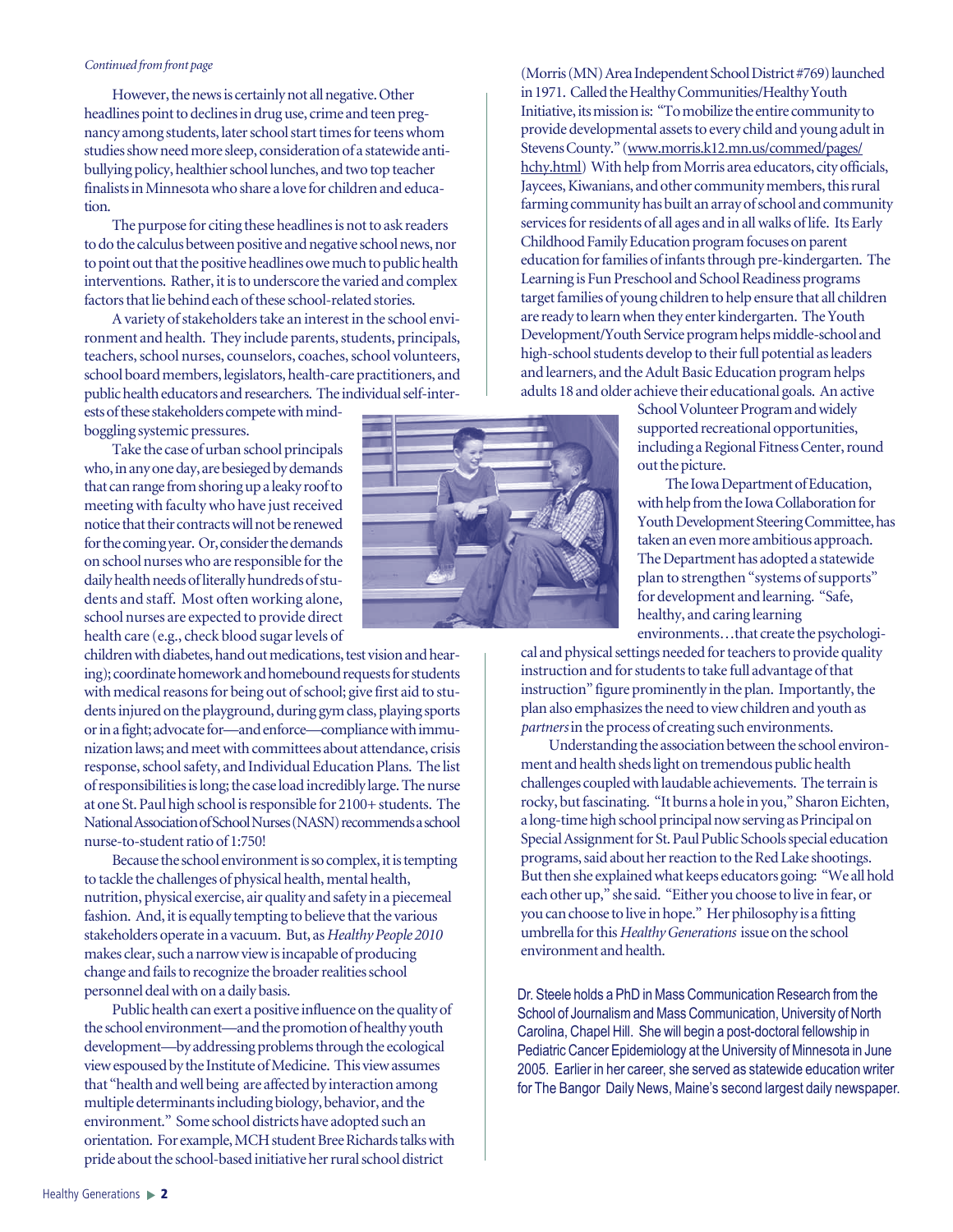## Bullying in Schools: Definition, Prevalence, and Prevention Strategies



#### Marla Eisenberg, ScD, MPH and Elizabeth Radel, BA

Increasingly recognized as an important issue in school healt<br>bullying caught the attention of the nation in the wake of the  $\blacksquare$  ncreasingly recognized as an important issue in school health, March 2005 school shootings in Red Lake, Minnesota. Print and televised news coverage – from the *New York Times* to CNN – examined how bullying might have contributed to school violence in this case and others. One lesson from this tragedy is that society urgently needs to address the issue of youth bullying.

### **Bullying Defined**

interpersonal relationship where a power imbalance exists.<sup>1</sup> This Peer harassment or victimization is behavior that has three specific attributes: 1) it is aggressive or intended to harm; 2) it is carried out repeatedly and over time; and 3) it occurs in an definition encompasses physical or verbal attacks and aggression (direct bullying) as well as threats to social connections and relationships (indirect or relational bullying). Although boys and girls participate in both forms of bullying behavior, boys are more likely to be involved in direct bullying and girls are more likely to be involved in relational bullying.

## **Prevalence of Bullying**

Only a small number of studies have examined the prevalence and scope of bullying in our nation's schools. In one of the most complete studies, Nansel et al. examined data from a 1998 survey of more than 15,000 sixth- to tenth-grade students enrolled in public and private schools in the United States. They found that 30% of the students surveyed were involved in moderate or frequent bullying: 13% as a bully, 11% as a target of bullying, and 6% as both a bully and a target of bullying.<sup>2</sup> The U.S. Department of Justice also collects self-report data on bullying for its "Indicators of Crime and Safety" publication. In 2003, 7.2% of 12- to 18-year olds surveyed reported having been bullied at school in the previous six months.<sup>3</sup>

## **Characteristics of Bullying Targets and Aggressors**

Boys are more likely than girls to report being a target or aggressor of bullying and younger students are more likely to report being a target of bullying than older students.<sup>2,3</sup> Children are more likely to be targets of bullying when they are seen as physically weaker or as having fewer friends than their peers.<sup>4-6</sup> Lesbian, gay, and bisexual youth are more likely to be bullied than heterosexual youth.<sup>7</sup> Overweight and obese youth, especially girls, are more likely to be victimized than their normal-weight peers.8 Youth from rural areas are more likely to report ever being an aggressor of bullying than their urban and suburban counterparts.2 Aggressors of bullying also are more likely to have conduct problems<sup>9</sup> and to be involved in violent behaviors including weapon carrying and frequent fighting.

## **Environmental Factors Associated with Bullying**

Bullying occurs in environments where aggression and victimization are considered "normal" – whether at home, with friends, or in school.<sup>11-13</sup> Childhood experiences with aggression, such as physical discipline (e.g., spanking, inconsistent punishment, family violence, victimization by siblings, paternal bullying) are positively associated with bullying.<sup>10,11,14,15</sup> Other family characteristics associated with bullying include low family cohesion, low parental warmth and involvement, and single-parent households.16-20 Youth with positive adult role models are less likely to engage in bullying.<sup>11</sup>

## **Consequences of Bullying**

Bullying is associated with short-term and longer-term effects on the psychological and physical well-being of victims. Compared with those not involved in bullying, victims show increased rates of depression, suicidal intention, and loneliness;<sup>2,21</sup> decreased rates of academic success measured by lower grades, disliking school, and increased absenteeism;<sup>22,23</sup> and increased rates of violent behaviors.<sup>24</sup> The effects of being bullied linger even after the period of victimization has ended. Studies have shown that being bullied in middle adolescence predicts poorer physical health in later adolescence<sup>25</sup> and lower self-esteem and higher depressive symptoms in young adulthood.<sup>26</sup> Being an aggressor is also associated with increased psychological problems. Bullies are more likely to have conduct problems and experience depression compared with those not involved in bullying.<sup>9</sup> Bullies are also more likely to be involved in violent behaviors later in life.<sup>27</sup>

Nansel et al. note that 6% of students are both targets and aggressors of bullying.2 This population may be at especially high risk for the negative effects of bullying.<sup>28,29</sup>

## **What Can be Done to Prevent Bullying Behavior in Schools?**

The best way to avoid the negative consequences of bullying (for targets and aggressors ) is to prevent bullying from ever occurring. Comprehensive school-based interventions are one important way that this issue is addressed nationwide. These interventions aim to change the school environment so that bullying is not considered an acceptable behavior.

In March 2004, a nationwide bullying campaign aimed at middleschool students was launched by the Health Resources and Service Administration (HRSA) of the U.S. Department of Health and Human Services. "Take a Stand. Lend a Hand. Stop Bullying Now!" aims to teach Americans ways to prevent bullying and youth violence.<sup>30</sup> Two websites—one for adolescents, the other for adults—are key campaign components. The website for adolescents is an interactive site that features games and regularly updated "webisodes" that teach ways young people can prevent and deal with bullying. The site for adults features a number of resources on how families, teachers, the media, and community groups can work to prevent bullying. Both websites can be accessed at: http://www.stopbullyingnow.hrsa.gov.

People who work with youth have unique opportunities to help reduce bullying and its negative consequences. However, other concerned citizens also can play an important role. In their 2005 article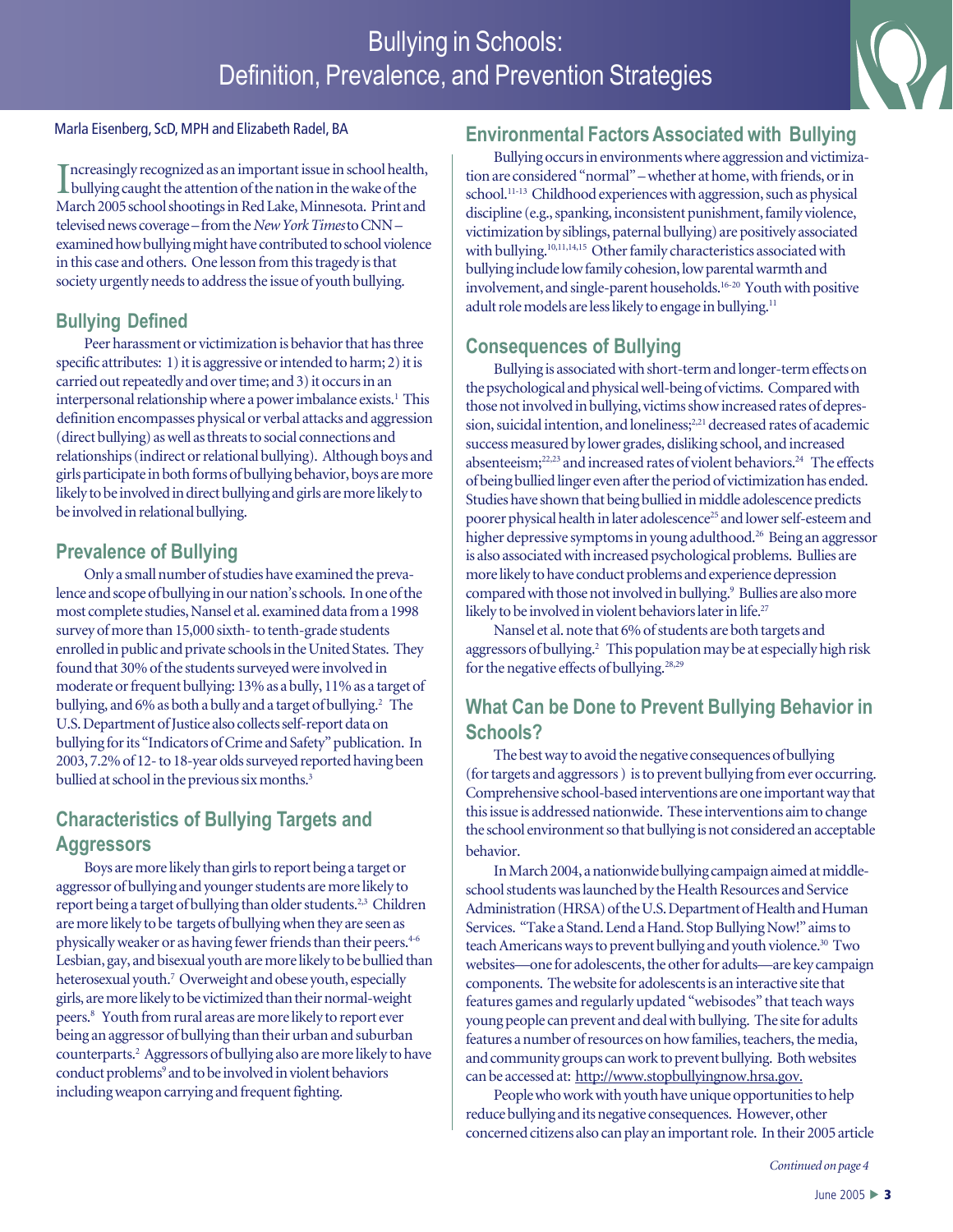#### **Bullying in Schools, continued**

in the *Journal of Adolescent Health*, Eisenberg and Aalsma outline the Society for Adolescent Medicine's (SAM) positions on bullying:

- Bullying may be a common behavior, but it is not an acceptable social behavior. Simple awareness of this fact is one of the first steps to prevent bullying among youth.
- Adults who work with youth can help prevent bullying. Health care providers should know the characteristics of bullying targets and along with school personnel, they should provide leadership and education to students, parents, and community members. Community organizations that serve youth should incorporate anti-bullying messages in their programs.
- SAM endorses HRSA's National Bullying Prevention Campaign goals of reducing bullying behaviors, identifying interventions for pre-teens, and fostering relationships between education, public health, and other disciplines.
- More rigorous research on bullying and victimization is needed to inform prevention and intervention efforts. It is unknown how long the effects of bullying persist; consequently, longitudinal research is needed to evaluate long-term social, psychological, and health effects.

To create more effective school-based intervention programs, Eisenberg and Aalsma call for research to determine which components of existing programs have been most effective for communities, schools, and individuals. Additionally, they suggest that more research on the bio-psychosocial characteristics of bullies and the social contexts in which bullying occurs may help to create better prevention programs.

#### **References**

- 1. Eisenberg ME, Aalsma MC. Bullying and peer victimization: Position paper of the Society for Adolescent Medicine. J Adolesc Health 2005;36:88-91.
- 2. Nansel TR, Overpeck M, Pilla RS, Ruan WJ, Simons-Morton BG. Bullying behavior among the U.S. youth: Prevalence and association with psychological adjustment. JAMA 2001;285:2094-100.
- 3. US Department of Justice, Bureau of Justice Statistics, School Crime Supplement (SCS) to the National Crime Victimization Survey, 1999, 2001, and 2003. Available from: URL:http://nces.ed.gov/pubs2005/ crime\_safe04/tables.asp. Accessed 5/16/05.
- 4. Olweus D. Bullying at school: what we know and what we can do. Oxford: Blackwell; 1993.
- 5. Pellegrini AD. The rough play of adolescent boys of differing sociometric status. Int J Behav Dev 1994;17:525– 40.
- 6. Perry DG, Kusel SJ, Perry LC. Victims of peer aggression. Dev Psychol 1988;24:807–14.
- 7. Garofalo R, Wolf RC, Kessel S, Palfrey SJ, DuRant RH. The association between health risk behaviors and sexual orientation among a school-based sample of adolescents. Pediatrics 1998;101:895–902.
- 8. Janssen I, Craig WM, Boyce WF, Pickett W. Associations between overweight and obesity with bullying behaviors in school-aged children. Pediatrics 2004;113:1187–94.
- 9. Junger–Tas J, Van Kesteren J. Bullying and delinquency in a Dutch school population. The Hague, The Netherlands: Kugler Publications; 1999.
- 10. Duncan RD. Peer and sibling aggression: An investigation of intra and extra-familial bullying. J Interpers Violence 1999;14:871–86.
- 11. Espelage DL, Bosworth K, Simon TR. Examining the social context of bullying behaviors in early adolescence. J Couns Dev 2000;78:326–33.
- 12. Pellegrini AD, Bartini M, Brooks F. School bullies, victims and aggressive victims: factors relating to group affiliation and victimization in early adolescence. J Educ Psychol 1999;91:216–24.
- 13. Rodkin PC, Hodges EVE. Bullies and victims in the peer ecology: Four questions for psychologists and school professionals. School Psych Rev 2003;32:384–400.
- 14. Farrington D. Understanding and preventing bullying. In: Tonry M. (ed). Crime and justice: a review of research. Chicago: University of Chicago Press; 1993. p. 381–458.
- 15. Strassberg Z, Dodge KA, Pettit GS. Bates JE. Spanking in the home and children's subsequent aggression towards kindergarten peers. Dev Psychopathol 1994;6:445-61.
- 16. Berdondini L, Smith PK. Cohesion and power in the families of children involved in bully/victim problems at school: An Italian replication. J Fam Ther 1996;18:99–102.
- 17. Bowers L, Smith PK, Binney V. Cohesion and power in the families of children involved in bully/victim problems at school. J Fam Ther 1992;14:371– 487.
- 18. Flouri E, Buchanan A. The role of mother involvement and father involvement in adolescent bullying behavior. J Interpers Violence 2003;18:634–44.
- 19. Rigby K. School children's perceptions of their families and parents as a function of peer relations. J Genet Psychol 1993;154:501–13.
- 20. Rigby K. Psychosocial functioning in families of Australian adolescent schoolchildren involved in bully/victim problems. J Fam Ther 1994;16:173–87.
- 21. Van der Wall MF, De Wit CAM, Hirasing RA. Psychosocial health among young victims and offenders of direct and indirect bullying. Pediatrics 2003;111:1312–7.
- 22. Juvonen J, Nishina A, Graham S. Peer harassment, psychological adjustment, and school functioning in early adolescence. J Educ Psychol 2000; 92:349 –59.
- 23. Eisenberg ME, Neumark-Sztainer D, Perry C. Peer harassment, school connectedness and school success. J Sch Health 2003;73:311–6.
- 24. Nansel TR, Overpeck MD, Haynie DL, Ruan WJ, Scheidt PC. Relationships between bullying and violence among US youth. Arch Pediatr Adolesc Med 2003;157:348 –53.
- 25. Rigby K. Peer victimization at school and the health of secondary school students. Br J Educ Psychol 1999;69: 95–104.
- 26. Olweus D. Victimization by peers: Antecedents and long term outcomes. In: Rubin KH, Asendorf JB, (eds). Social withdrawal, inhibition and shyness in children. Hillsdale, NJ: Erlbaum, 1993b. p. 315–41.
- 27. Olweus D. Bullying among school children: Intervention and prevention. In: Peters RD, McMahon RJ, Quinsey VL, (eds.) Aggression and violence through the lifespan. London: Sage Publications, 1992. p. 100– 25.
- 28. Austin S, Joseph S. Assessment of bully/victim problems in 8 to 11 year-olds. Br J Educ Psychol 1996;66;447–56.
- 29. Juvonen J, Graham S, Schuster MA. Bullying among adolescents: The strong, the weak and the troubled. Pediatrics 2003; 112(6):1231-37.
- 30. HRSA Press Office. HHS Launches Campaign to Prevent Youth Bullying. March 1, 2004. Available from: URL:http://www.hhs.gov/ news/press/2004pres/20040301.html. Accessed 5/16/05.

Marla E. Eisenberg, ScD, MPH is an Assistant Professor of Pediatrics in the Division of General Pediatrics and Adolescent Health and Project Director of Project EAT-II in the Division of Epidemiology and Community Health at the University of Minnesota School of Public Health. She was recognized by the Society for Adolescent Medicine as the 2003 New Investigator of the Year for her work on teasing.

Elizabeth Radel, BA is a MPH candidate in Maternal and Child Health Program in the Division of Epidemiology and Community Health, School of Public Health, University of Minnesota.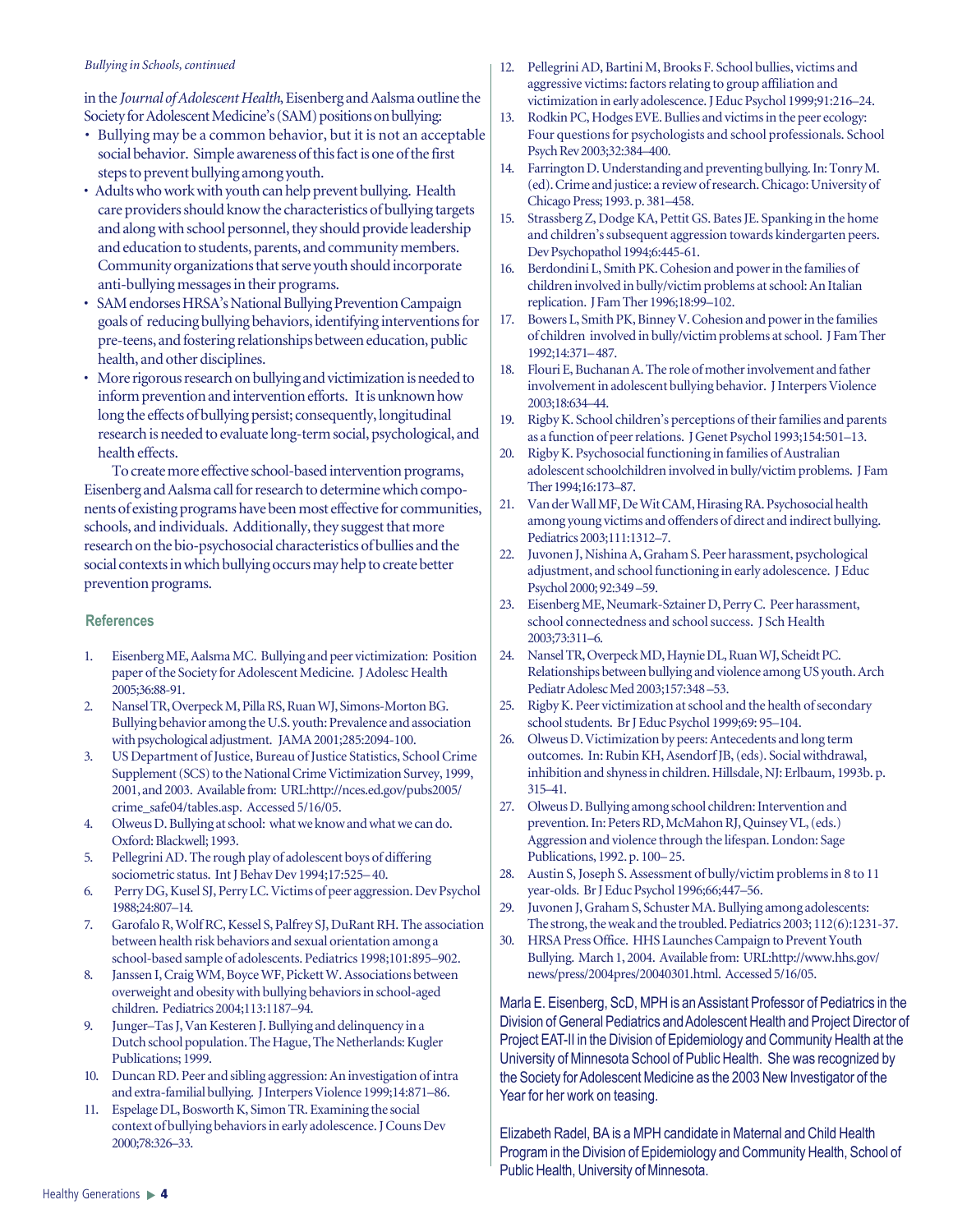## Relational Aggression: Girls Can be Mean, Too

## The Olweus Bullying Prevention Program



*"Sugar and spice and everything nice—that's what little girls are made of."*

Society might like to believe that little ditty, but Nikki Crick,<br>PhD, director of the University of Minnesota's Institute of Child Development, and her colleagues have found that girls can be just as aggressive as boys. They simply tend to express their aggression in different ways.

Boys typically use physical (hitting, kicking) or verbal (name calling) aggression to harm someone, whereas girls tend to direct their aggression at the social relationships of the person they wish to hurt. Crick calls this kind of aggressive behavior "relational aggression" because it strikes at the friendships and feelings of belonging and acceptance that girls value.<sup>1</sup>

Observed in children as young as 3 years-old, patterns of relational aggression can get particularly nasty during the middle school years when belonging to a group of friends who share similar inter-

ests, idols and insider jokes is an important developmental stage. Giving a friend the "silent treatment," excluding someone from the group's preferred table in the cafeteria, spreading nasty rumors, and placing prank phone calls are all part of the relational aggression repertoire.

Although the temptation for parents and teachers alike is to say "that's just the way girls are," Crick and her colleagues caution that ignoring the behavior is a mistake—particularly when it is chronic. They have found that both the perpetrators and targets of relational aggression suffer social and emotional consequences that can endure into adulthood.2

Crick and her team have been conducting longitudinal research on aggressive behavior among girls since 1992. They have followed two cohorts of pre-schoolers into kindergarten and conducted observational assessments of students in third grade through sixth grade. This spring, Crick and her team received a \$789,000 grant from NICHD to study social and academic outcomes of relational aggression during the transition from preschool to kindergarten.

#### For more information about Dr. Crick's work, go to http://education.umn.edu/icd/SocialDevelopment.

#### **References**

- 1. Crick NR, Grotpeter JK. Children's treatment by peers: Victims of relational and overt aggression. Development and Psychopathology 1996;8:367-380.
- 2. Crick NR, Nelson DA, Morales JR, Cullterton-Sen C, Casas JF, Hickman S. Relational victimization in childhood and adolescence: I hurt you through the grapevine. In J. Juvonen & S. Graham (Eds.), Peer Harassment in School: the Plight of the Vulnerable and Victimized. New York: Guilford Press; 2001, p. 196- 214.

Public officials in Minnesota, Wisconsin, South Dakota and Iowa<br>have turned to a LLS Subset have turned to a U.S. Substance Abuse and Mental Health Services Administration (SAMHSA) Model Program called the Olweus Bullying Prevention Program to address the very real problem of bullying in schools. Developed by Professor Dan Olweus of the University of Bergen in Norway, the program is neither a curriculum nor a 'quick fix.' Rather, it is a multi-level, multi-component school-based program that focuses on changing the school environment so that bullying is no longer tolerated. Research suggests the approach works.

## **The Program**

Marlene Snyder, PhD, characterizes the Olweus approach as more of an "initiative" than a program. She coordinates Olweus training programs in the United States through the Institute on Families and Neighborhood Life at Clemson University. "It's something you work on year after year after year," she said during

> a recent telephone interview. "Every student and adult in the school building has to be concerned—not just for a day, or a month, but for the long haul."

 The program begins by defining bullying—giving everyone a common language to talk about it. That's a huge help, teachers say. It gives them a peg on which to hang discipline policies and procedures. "Remember, that's bullying, and that's not allowed here," one teacher relates in a video produced by a participating health department. American schools embracing the Olweus approach tackle bullying on four levels:

- Schoolwide interventions include administering a baseline survey to all students; formation of a bullying prevention coordinating committee whose members meet at least once a month; staff training, ideally for every adult who works in the building; development of schoolwide rules against bullying; and development of a coordinated system for supervising students at all times during the school day.
- Classroom-level in terventions include regularly scheduled class time to talk with students about bullying and peer relations. Students learn to talk about what they see and what they can do if they witness or are involved in a bullying situation. Class meetings with parents also are encouraged so that the social skills learned at school can be reinforced at home.
- Individual-level interventions include meeting individually with children who bully or who are the targets of bullying and meeting with the parents of children involved.
- **Community-level** interventions involve reaching out to parents, local businesses and organizations so that everyone who interacts with young people understands what bullying is and can work creatively to prevent it.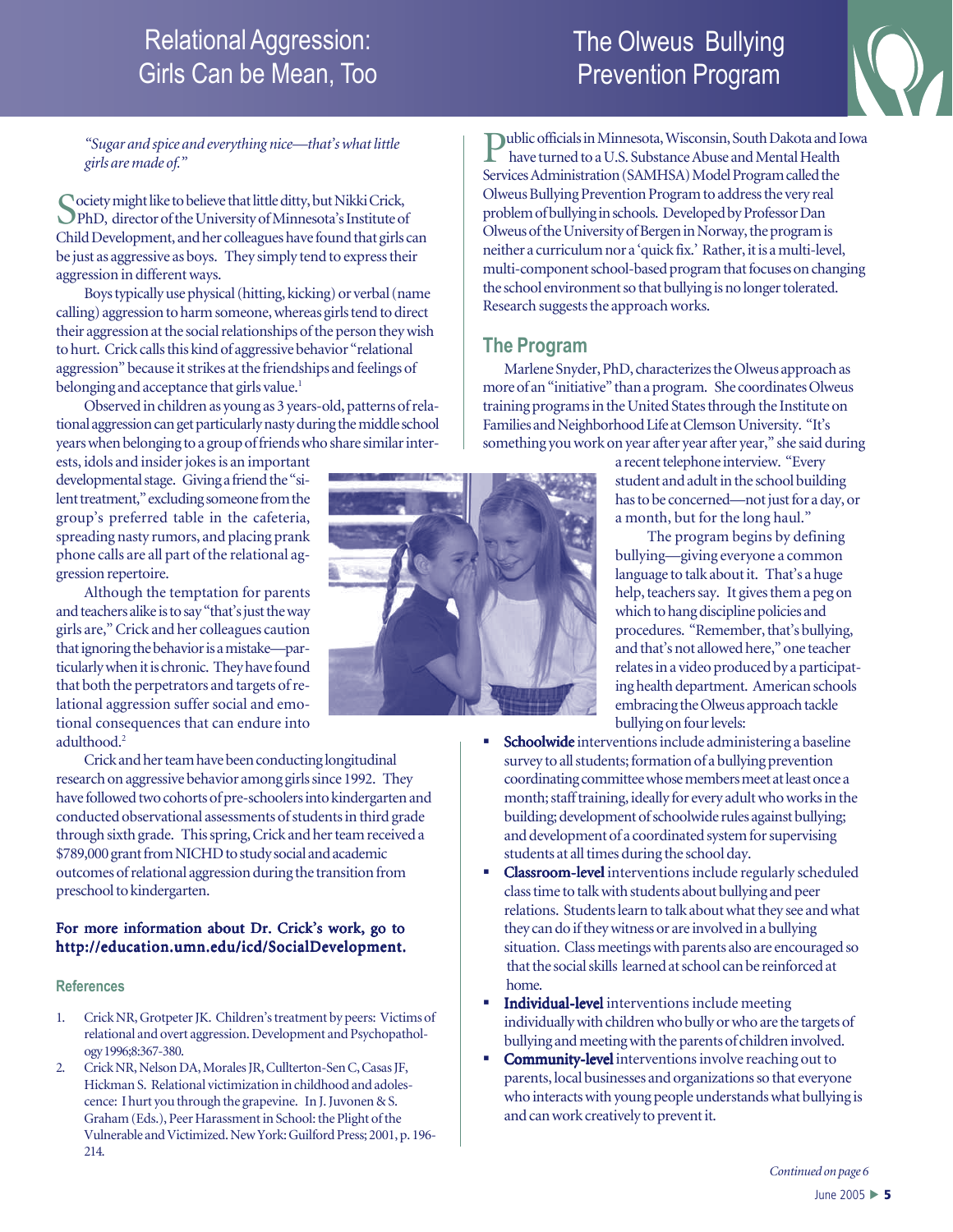#### **An Example of Implementation in the Midwest** *Olweus, continued*

Concern among county commissioners brought the Olweus program to Minnesota's Hennepin County schools. The county decided to do something about bullying in 2003 because the Minnesota Student Survey pointed to bullying behaviors as one of the main predictors of poor mental health among elementary, middle and junior high school students. Health Department personnel looked at a variety of programs and decided on Olweus because it was "vigorously evaluated and research-based," according to Kate Bauer, MS, who explains the selection in a video produced by the department.

With funding from Hennepin County, five suburban schools piloted the Olweus approach during 2004; another six schools were introduced to the program this year. School staff are largely responsible for introducing and implementing the program in these schools, according to Cathy Stahl, MPH, senior health promotion specialist for the Hennepin County Human Services and Public

Health Deptartment, but the Olweus program and the county provide the structure, initial training and ongoing support.

Although survey data from year one are not yet available, feedback from the County's pilot study suggests progress toward school environments where students show more respect for one another, value one another and accept differences. The ultimate goal, according to one participating junior high school principal, is "to promote that feeling of safety and security so that every student will want to come to school."

With that hope in mind, Iowa has allocated funding to train trainers in their educational service units, effectively making the program available to schools throughout the state, according to Olweus coordinator Snyder. The program also is being used in Wisconsin and South Dakota, and school districts in North Dakota have requested information, according to Snyder.

For more about Olweus and related research visit www.clemson.edu/olweus.



Division of Epidemiology and Community Health Faculty: Developing School-Based Interventions to Create a Better World for Youth

Elizabeth Ralston, BS

This overview highlights the intervention research of some  $\blacksquare$  faculty who advise and teach in the Maternal and Child Health Program, as well as other training programs in the Division of Epidemiology and Community Health. Like their counterparts across the country, these faculty have turned to the nation's schools to address health concerns in nutrition, obesity prevention, physical activity, alcohol and tobacco use. Under the direction of Dr. Cheryl Perry, the Center for Youth Health Promotion was established to reduce barriers to the dissemination and implementation of evidence-based youth health promotion initiatives in schools and communities (www.epi.umn.edu/cyhp).

The following are a few of the studies that have been conducted in local, national, and international school settings during the past 15 years.

## **Project Northland**

The largest randomized, schoolbased community trial ever conducted for the prevention of adolescent alcohol use was created at the University of Minnesota: Project Northland. This comprehensive alcohol use prevention curriculum was developed in 1990 by Dr. Cheryl Perry and Dr. Carolyn Williams.



Dr. Cheryl Perry

Initially designed for rural, northeastern Minnesota students, the program recently was adapted to reach culturally and ethnically diverse urban students in Chicago by Dr. Kelli Komro. Targeted at sixth-, seventh-, and eighth-grade students, Project Northland addresses both individual and environmental change to reduce young adolescents' use of alcohol—the drug of choice for American teenagers. The Project was effective in changing peer influence to

use alcohol, normative expectations about how many young people drink, and parent-child communication about the consequences of alcohol and reasons for not using alcohol. And, compared to controls, Northland participants were less likely to be users of alcohol and cigarettes at the end of the eighth grade. Additionally, students in intervention communities were significantly less likely to increase their alcohol use and engage in binge drinking during high school. These findings and the success of sustained participation in the project have resulted in Project Northland's recognition as a model program by the Substance Abuse and Mental Health Services Administration and as an exemplary program by the U.S. Department of Education. Hazelden Publishing and Educational Services distributes the Project Northland curriculums, which have been implemented in over 1,500 schools around the country. (www.epi.umn.edu/projectnorthland/)

## **MYTRI**

Inspired by frequent family travel to India and the increasing rates of tobacco use in the country, Dr. Cheryl Perry decided to take her tobacco prevention expertise abroad. With help from Health Related Information Dissemination Amongst Youth, a non-profit organization based in New Delhi, Perry spearheaded MYTRI— Mobilizing Youth for Action Against Tobacco in India. (*Mytri* means 'friendship' in Hindi, the official language of India.) MYTRI's goal is to develop, conduct, and evaluate a multi-component tobacco prevention intervention for Indian adolescents in grades 6-9. The project team, with Project Director Dr. Melissa Stigler, also is working to build networks and teach Indian scientists how to implement similar large-scale health promotion interventions. MYTRI involves a sample of about 12,000 students from 32 private and government schools in New Delhi and Chennai. During the first two years of the five-year project, focus group discussions with Indian school children produced rich qualitative findings that are being used to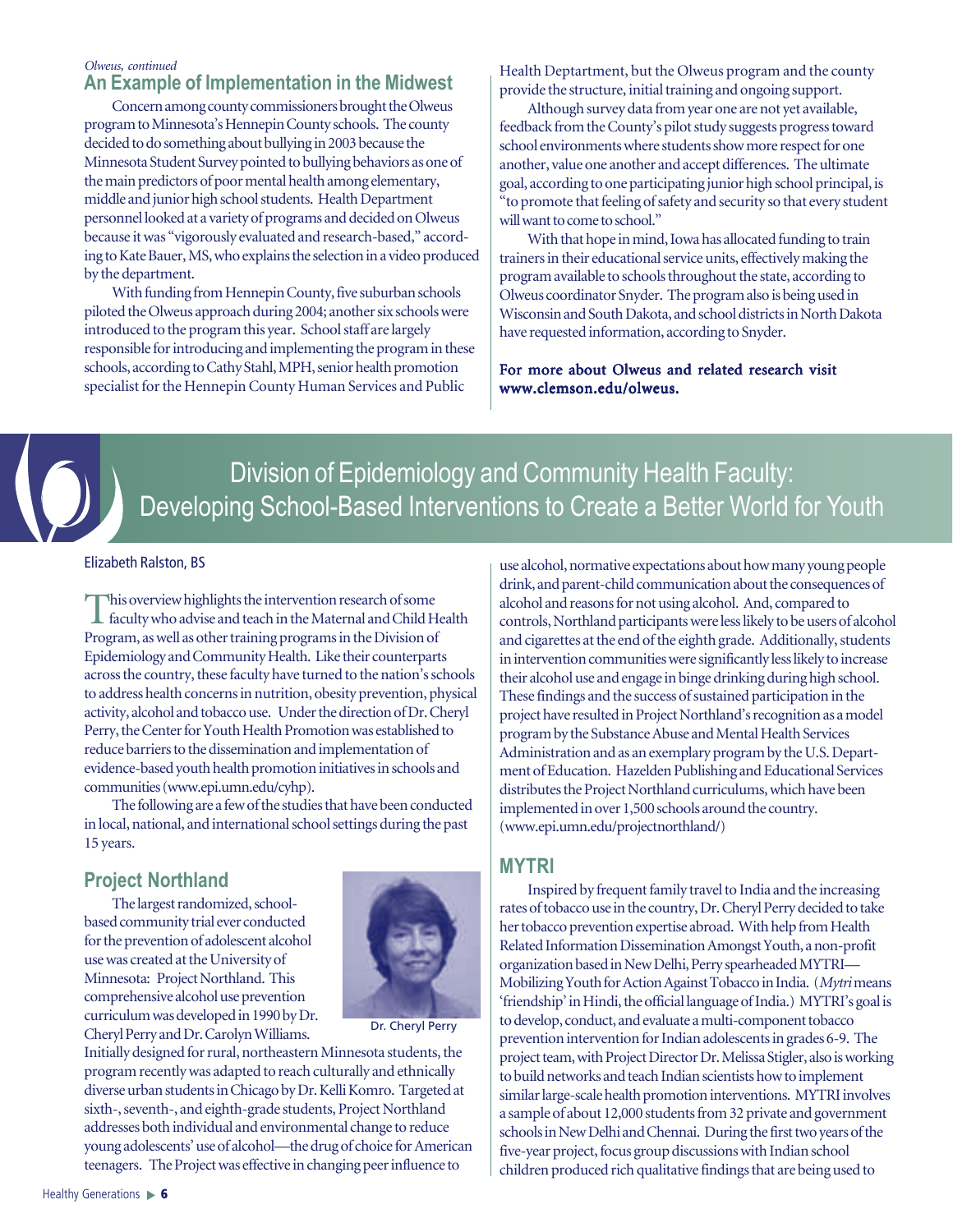develop the intervention phase of the program. In the third year, the trial began, with a 94% student participation rate for the survey, and very high school completion rates.

### **GEMS**

The national Girl's Health Enrichment Multi-site Studies (GEMS) addresses the need for culturallysensitive obesity prevention approaches for children. GEMS is a collection of studies designed to develop and test interventions to prevent excessive weight gain by African-American girls as they enter



Dr. Mary Story

results suggest that after-school obesity prevention programs for low-fat food choices in schools. Led<br>low-income African American girls offer a promising model simone French, this study randomi and proceed through puberty. The University of Minnesota is one of four national GEMS field centers that work interdependently with local communities to reach out to adolescent girls. Dr. Mary Story implemented a 24-month, after-school GEMS intervention in community centers located near three Minneapolis elementary schools. Twice a week, 54 girls participated in *Girlfriends for KEEPS*, the "club meeting" format for the program. KEEPS stands for "Keys to Eating, Exercising, Playing, and Sharing." The program was designed to model and teach skills to prevent obesity by involving the girls in activities such as jump rope games, healthy cooking classes, and nutrition-label reading games. A family component included weekly "Take Home Packs" of nutritious snacks and two Family Fun Nights. Process evaluation of a 12-week pilot study demonstrated that the program was well attended and well received by girls and their parents. Although body mass index did not differ between control and intervention groups during the pilot study, research low-income African-American girls offer a promising model.

### **TAAG**

The Trial of Activity for Adolescent Girls (TAAG) is a national research study to help middle-school girls gain confidence as they become active, strong, and physically fit. The school is an integral part of the trial, which tests the effectiveness of a coordinated school- and community-



Dr. Leslie Lytle

based intervention. TAAG's goal is to reverse the current decline in physical activity when girls reach middle-school. Since 2000, the University of Minnesota, one of six national field centers, has partnered with a local middle school to implement the intervention under the guidance of Dr. Leslie Lytle. TAAG fosters school and community environments that encourage and support the full involvement of girls in every aspect of physical activity, including physical education, recreation, leisure time activities, and organized sports. (www.cscc.unc.edu/taag/desc.php).

### **CATCH**

The Child and Adolescent Trial for Cardiovascular Health (CATCH) is a multi-component, multi-year coordinated school health promotion program to decrease fat, saturated fat, and sodium in children's diets, increase physical activity, and prevent tobacco abuse. CATCH's main trial, conducted from 1991-1994,

included more than 5100 culturally and ethnically diverse students from 96 schools. CATCH, led by Drs. Perry, Luepker, and Lytle (among others), was the largest elementary-school-based intervention ever conducted. The intervention included modifications in the school environment related to food consumption, physical activity, and tobacco use. CATCH cafeterias served foods lower in fat, saturated fat, and sodium. Physical education teachers increased moderate to vigorous physical activity to fill at least 50% of class time. Additionally, CATCH schools implemented tobacco-free school policies. The program targeted third- to fifth-grade students with home-based and in-school activities. CATCH succeeded in producing changes in dietary and physical activity behaviors, but not in tobacco use. CATCH students consumed less fat, participated in more physical activity outside of school, and were more physically active during physical education. The intervention succeeded in changing the school environment because CATCH school cafeterias provided meals that were lower in fat. A three-year follow up study showed that the original CATCH students maintained lower fat intakes and higher levels of physical activity compared to students who had not participated. In 1999 the long-term follow-up CATCH-ON, led by Dr. Leslie Lytle, examined the institutionalization of the school-based programs. Findings indicate that the classroom curriculum of the CATCH project was more likely to be continued if the school climate was generally more open and more supportive of health promotion.

### **TACOS**

Trying Alternative Cafeteria Options in Schools (TACOS) was an environmental intervention intended to increase sales of low-fat foods among secondary school students by increasing the availability of low-fat food choices in schools. Led by Dr. Simone French, this study randomized 20 high schools in the Twin Cities to interven-



Dr. Simon French

tion or control groups for a two-year period. In the 10 intervention schools, TACOS staff worked with food service staff to make more lowfat choices available to students in snack bars, vending machines and *a la carte* sections of school cafeterias. Student groups promoted healthier eating during the intervention by conducting taste tests and creating media campaigns that included posters, videos, and articles in school newspapers. Cafeteria sales of low-fat and high-fat foods were documented electronically, and food choices were measured by surveying a random sample of 75 students at each high school at baseline and after two years. The study found that school-based environmental interventions to increase availability and promotion of lower-fat foods can increase the purchase of these foods among adolescents. The study was novel in that it did not have a supportive curriculum specifically targeting food choices. Instead, school environmental changes alone, including low-fat choices and creative student-led nutritional promotions, produced positive effects on student food choices.

### **New Moves**

New Moves is a school-based program designed to promote physical activity, healthy eating behaviors, and a positive self-image among adolescent girls at risk for becoming overweight due to sedentary lifestyles. Under the direction of Dr. Dianne Neumark-Sztainer, it is currently being offered to high school students for credit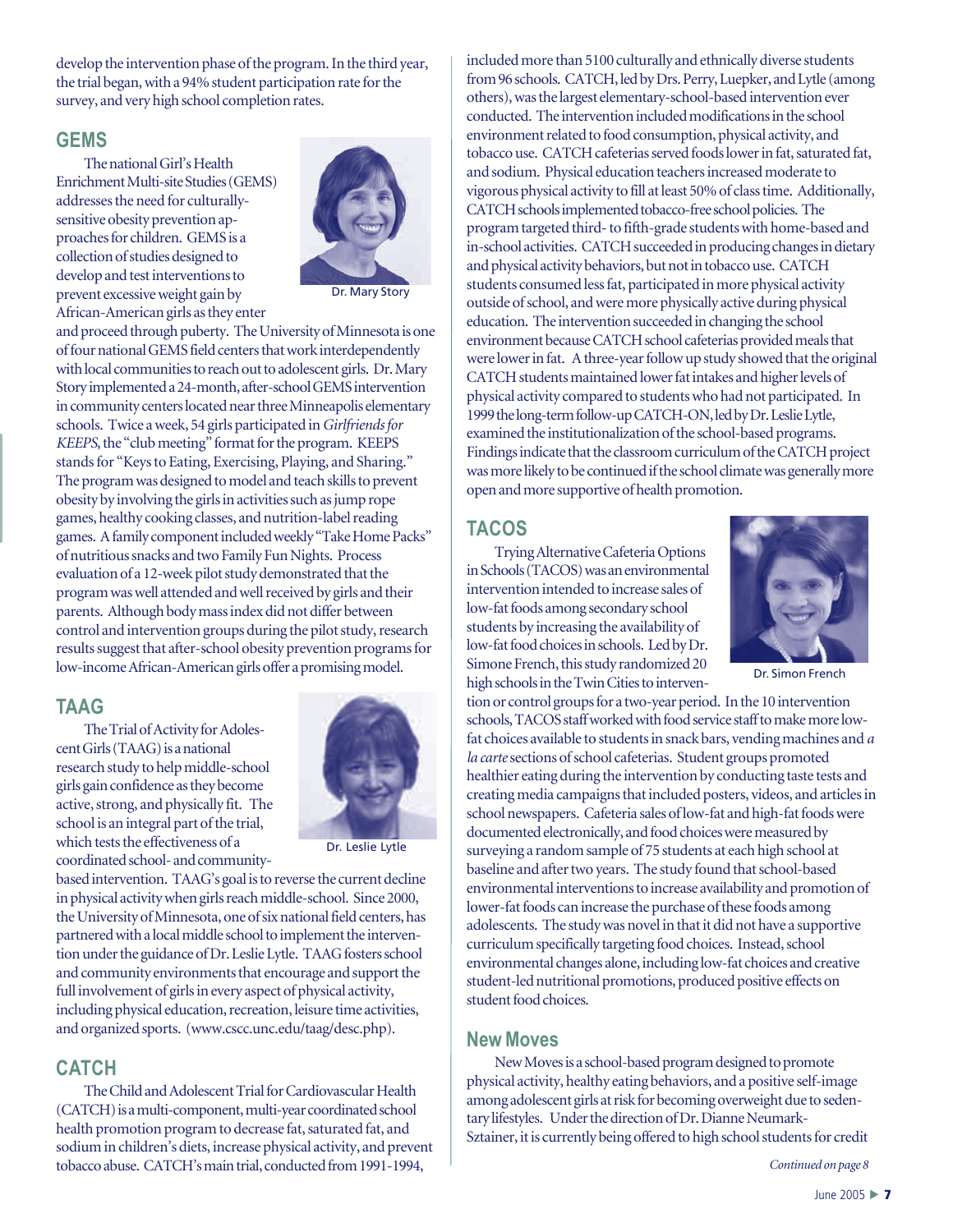#### *Faculty, continued*

during school hours as an alternative to the regular physical education program. The program includes physical activity, nutritional guidance, and social support while focusing on modifying personal, socio-environmental, and behavioral factors. New Moves includes daily activities during one school quarter and booster activities



Dr. Dianne Neumark-Sztainer

during three school quarters. Two hundred 9<sup>th</sup>-12<sup>th</sup> grade girls from urban high schools in the Twin Cities took part in the study evaluating the program. Outcome measures included body mass index,

body fat, physical fitness, eating behaviors, physical activity, and a range of personal and socio-environmental factors. Further intervention and evaluation activities are planned for the near future.

Elizabeth Ralston, BS is a MPH candidate in the Maternal and Child Health Program in the Division of Epidemiology and Community Health, School of Public Health, University of Minnesota.

Photographs by Paul Bernhardt, Division of Epidemiology and Community Health, School of Public Health, University of Minnesota.



## Working in Schools: Insight and Advice from Veteran Researchers

Iniversity of Minnesota faculty in the Division of Epidemiology and Community Health have worked with thousands of children in hundreds of schools for nearly three decades. Here's a sampling of their combined wisdom.

#### **What's the return on investment for researchers?**

*"Schools provide a captive audience of ethnically and socio-economically diverse youths. Through working with schools, we have the opportunity to reach out to everyone, not just to the children who have the resources to get to community centers or clinics." —Dianne Neumark-Sztainer*

*"First, these kinds of research programs establish relationships between the researcher (and the University) and schools, which can then provide more opportunities to continue research, tailor the research to fit the needs of a specific setting, or create opportunities for community service. Second, the research itself is very interesting and, we hope, important. . . In cross-cultural research, the benefits of viewing the world through the circumstances of other peoples and settings are profound." —Cheryl Perry*

*"It's fun to be around kids. I'm still as interested and excited about it as I was 15 years ago. Working in schools keeps you energized, in touch with what's changing in our world. The questions get more and more interesting as the public health problems that confront us get more complicated." —Leslie Lytle*

#### **What's the return on investment for schools and their constituencies—students, teachers, parents, administrators, taxpayers?**

*"When the research that we do finds its way to people and places where it can be used to improve health." —Leslie Lytle*

*"Awareness. Bigger questions flow down into day-to-day reality when they are the focus of a research study. For example, our work with schools focused a lot more attention on the importance of providing healthy school food environments. And once people get interested, action can be taken at a lot of levels. . . Parents can get active through the PTA. A lot of times just a few individuals can make a difference by pushing for more nutritious food choices, fewer soft drinks." —Simone French*

#### **What is the biggest challenge associated with conducting research in schools?**

*"One major challenge is to implement an effective program within the time and resource constraints that schools now face. In India, class sizes can be as large as 60-80 students. Working out how our programs, which are interactive and involve peer leaders and ample discussion, can be implemented in large classes has been a real challenge." —Cheryl Perry*

*"Schools are incredibly strapped for resources right now. They're under funded; they're dealing with No Child Left Behind requirements and all kinds of academic requirements. . . Their plates are really overflowing, and health and research issues are really very secondary." —Leslie Lytle*

*"One of the biggest challenges is getting into the schools. Schools need to make sure that they are providing their students with enough learning time. . .so they are cautious about adding one more 'thing' to the curriculum. In my experience, though, schools are very receptive once they see that you are offering a good program to their students." —Dianne Neumark-Sztainer*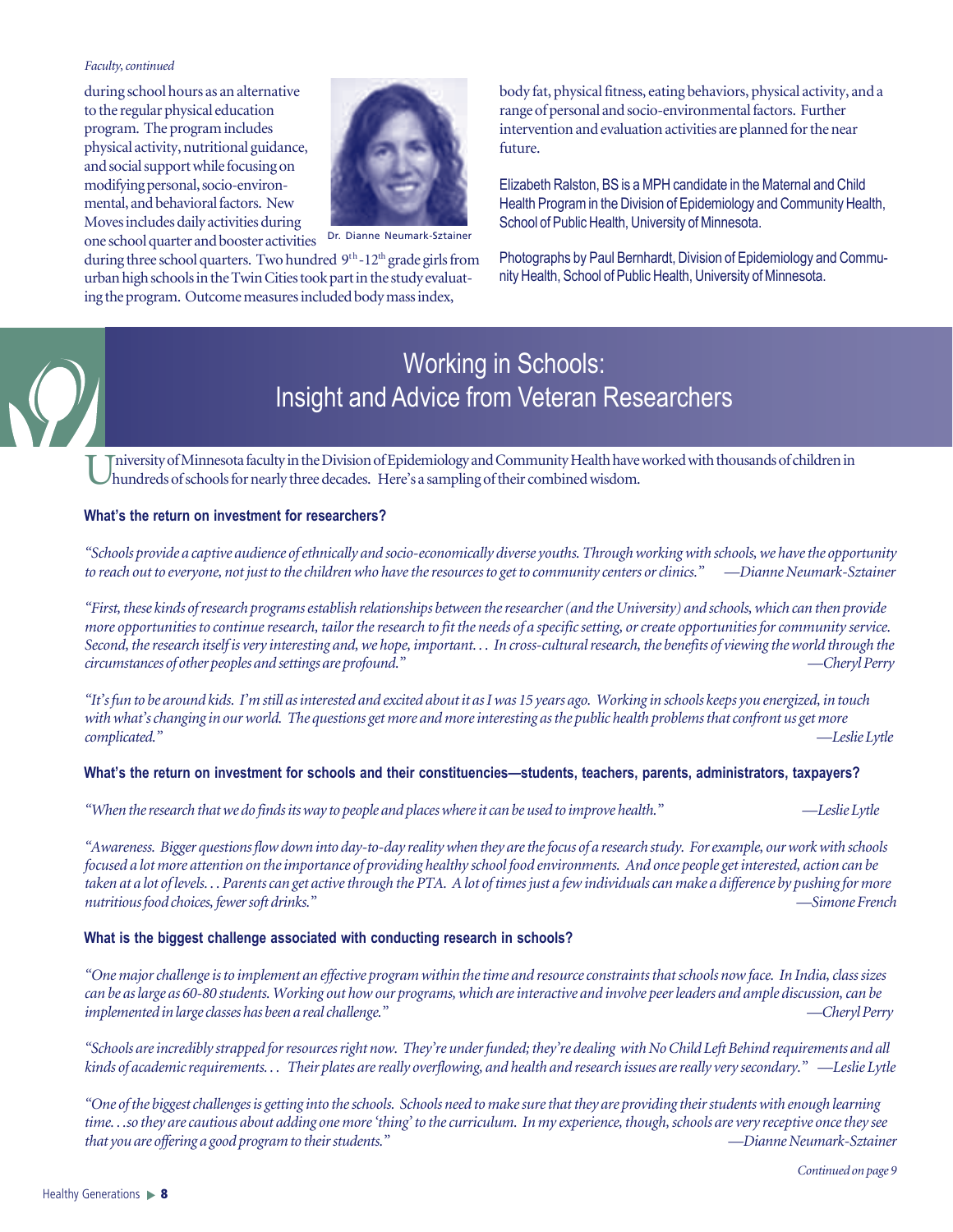*Insights, continued*

#### **What's your advice for people new to conducting research in schools?**

*"My advice is to start small and get it right. . .even if you don't have adequate statistical power. This is what we have done with New Moves (an alternative physical education class for girls) and VIK (Very Important Kids, a dissertation project that has involved collaborating with a local theater group to develop an educational play for elementary students around teasing). Get the kinks out, be creative, have fun. . .and then go for a larger study." —Dianne Neumark-Sztainer*

*"Ultimately, we need to fund our schools. We need to generate enough money to keep things going. A lot of schools are offering a la carte choices that don't follow nutritional guidelines because they need to make sure they have enough funding. . . Soft drink vending machines in schools are another issue driven by funding concerns. Such programs are attractive to schools that don't have money for basic supplies." —Simone French*

*"Spend some time as a volunteer in schools (there are many opportunities) in order to get a good sense of how schools operate, what the rhythm of a school day entails. How discipline problems are handled, etc. " —Cheryl Perry*

*"Exercise due diligence up front. Talk to people. Get their opinions. Tell them, 'We think we're going to do this. Is that right? How would you feel if we asked to draw blood from your daughter?' Make sure you're being incredibly sensitive. . . And talk to other researchers, or friends who are in your target group." —Leslie Lytle*

## Konopka Institute Launches Minnesota Youth Community Learning Initiative

As a group, adolescents are physically healthy. Various risk factors, however, can have an impact on their health. Research has shown that the biggest threats to adolescents' health come from risky behaviors, including drinking and driving, violence, early and

unprotected sex, and sedentary lifestyles. School connectedness and academic success, on the other hand, help to protect adolescents from risks that threaten their health. The University of Minnesota's Konopka Institute for Best Practices in Adolescent Health is building upon these protective factors through communitydriven research partnerships. The Institute recently formed a Minnesota Youth Community Learning (MYCL)

The communities are Cass Lake, McGregor, Fergus Falls, Faribault, Maple River, Worthington, and the Near North and Camden communities of Minneapolis. Within each MYCL Initiative community, a multi-sector coalition

> will address the needs of all youth in the community. Although their work is just beginning, the community coalitions are ready, as one member explains, "to take that next big step forward for kids." Inspired by the pioneering work of Dr. Gisela Konopka, the Institute's goal is to get reliable information into the hands of

*"Adolescence is usually described as 'pre' or 'in between' a stage between childhood and adulthood. It is seen as a turmoil because one moves from a protected state into a state of independence. I prefer to see adolescence as a significant stage in itself, an 'adolescenthood' with new experiences and new strengths, not merely an interim period and a problem."*

*Dr. Gisela Konopka, D.S.W.*

Initiative to achieve one straightforward goal: "Our youth finish school."

A \$2.6 million award from the W.K. Kellogg Foundation will fund the three-year MYCL Initiative, which will be realized through partnerships with seven Minnesota communities. Specifically, MYCL communities will work to re-engage middle and high school students who are disconnected from learning by linking them with a community teacher. The Initiative also will assist parents by providing positive parenting and educational support for their middle and high school students, and it will work with schools to find ways to build a stronger sense of connectedness among youth.

Chosen for their long history of successful programming and strong advocacy for youth, all seven communities will serve as

everyone who is in a position to help adolescents. In keeping with that goal, lessons learned from the MYCL process will be fed back to participating communities and integrated into university education and outreach programs. Paul Snyder, Initiative director, says that lessons learned from MYCL will be used to influence youth policy and programs at the local, state and national levels. In addition, he anticipates that coalition findings will generate new best practices for culturally sensitive, community-based youth development that can be shared throughout the nation. An underlying goal, he said, is to strengthen the way the University works with communities.

For more information visit www.konopka.umn.edu.

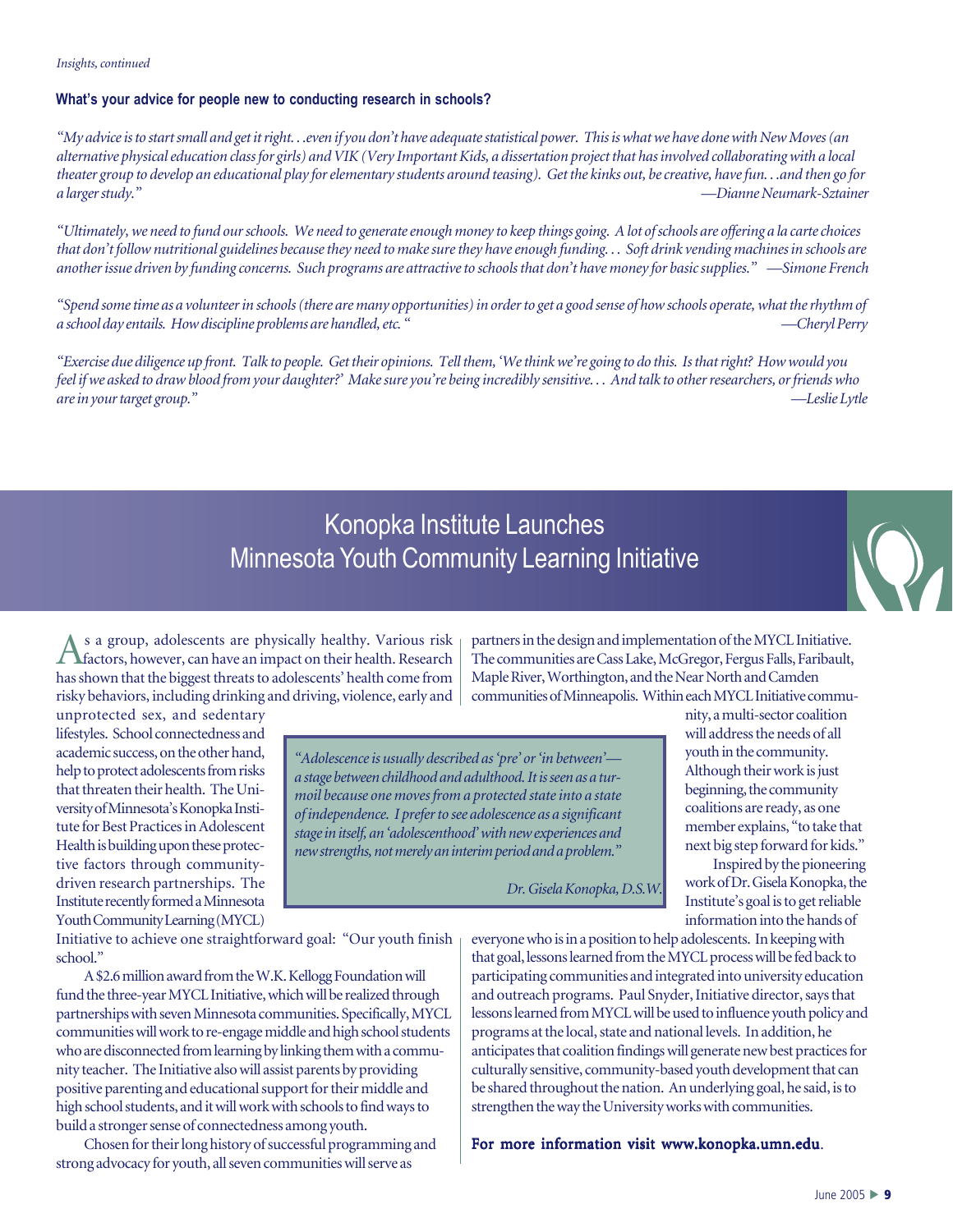

#### Minnesota State Senator Steve Kelley

ne of the worst consequences of the federal No Child Left Behind Act (NCLB) has been the pressure it puts on schools to narrow the purpose of public education to just the subjects being tested. Under NCLB, schools are required to test students in three subjects (reading, writing, and arithmetic) in grades three through eight and ensure that students are showing "adequate yearly progress" or face sanctions from the federal government.

While it is worthwhile for schools to focus on teaching the basics, our students also need to learn how to lead healthy lives and be productive citizens of our state and nation. Under-funding of NCLB has forced schools to put those efforts on the sidelines.

## **Special Education Concerns**

Two inconsistent federal laws govern children with disabilities in our schools. The Individuals with Disabilities Education Act (IDEA) requires that disabled students be taught according to ability level. NCLB, on the other hand, requires testing all students at grade level, standardizing expectations and punishing schools if students with disabilities do not achieve the proficiency levels of their gradelevel peers. Up to now, the federal government has said that only 1% of all students (equal to an estimated 10% of students with disabilities) can be excused from meeting NCLB's grade-level testing mandate, even though its own website acknowledges that "research suggests that there are about 1.8 to 2.5% of children who are not able to reach grade-level standards, even with the best instruction." (www.ed.gov)

States repeatedly have told the U.S. Department of Education that the 1% exemption is too narrow and the individualized education plans mandated under IDEA should determine the appropriate level of testing under NCLB. Although Education Secretary Spellings has made minor changes in the percentage of students (including students with disabilities) that can be exempt from reaching grade-level testing proficiencies, her new policies seem confusing and, at best, will likely create more paperwork for schools. Unfortunately, the changes do not go far enough to help schools achieve "Adequate Yearly Progress" and avoid sanctions under NCLB.

## **Cut-backs in Physical Education Courses**

Despite the Centers for Disease Control and Prevention's estimates that 16% of children in the U.S. are overweight and that the rate of overweight children has tripled in the last 20 years, fewer than 35% of students currently attend daily physical activity classes. Many schools do not require physical education courses at all.

With increasing educational demands and tightening budgets, one of the first targets for cuts has been physical education. After the Profile of Learning was repealed in Minnesota, physical education lost its "required" status. However, in response to constituent concerns, the Minnesota Senate in 2003 passed legislation requiring at least some physical education for students. But that action did not address budget constraints.

In 2004, the state's Legislative Auditor estimated that it would cost Minnesota \$19 million a year to implement the tests required by



NCLB. It remains to be seen if the federal government will live up to its mandate and provide schools with the necessary funding. If not, the burden will fall on the state, and will continue to directly affect school district budgets. Most recent figures show that the federal government has under-funded NCLB by about \$104 million in Minnesota and \$8 billion nationwide.

## **Effects on Nutrition**

Budget constraints have played a role in another critical area: nutrition. Minnesota lunch and milk programs were pared back in 2003, leaving school districts to fund gaps caused by inflation. A staple of American school life for many years, school lunch and breakfast programs help combat poverty and hunger in America by filling empty stomachs so students can learn. However, as school budgets are squeezed, schools have been compelled to sell popular but unhealthy foods as part of their lunch programs just to break even. And, most middle and high schools in Minnesota offer vending machine soda pop to students because the money generated by those sales helps pay for programs that the schools might otherwise have to cut.

 What's interesting is that if students are offered good-tasting, healthy food, they will eat it. In Hopkins, for example, a re-vamped lunch program provides healthy lunch alternatives to students, and they are gobbling up the lunches at better rates than before. Other districts are falling in line with the new lunch programs, but money remains a problem for many districts.

So where's the good news for our students? The Minnesota Senate continues to support physical education requirements for students, and it also has proposed increased funding for the school lunch and milk programs that were cut in 2003. More importantly, the state Senate is proposing to increase state funding for schools by 9% over the next two years—a proposal that will provide districts with the first funding increase since 2001 and will give them the flexibility to fund programs they have had to cut in previous years.

Our duty to our children goes beyond the classroom. We must teach students healthy habits and how to live healthy lives outside of school. It should be a priority for all of us.

Senator Kelley represents Hopkins, St. Louis Park and parts of Golden Valley in the Minnesota State Senate. He is chair of the Senate's Education Policy Committee. He was first elected to the Minnesota House of Representatives in 1992 and to the Minnesota Senate in 1996. The Senator signed off on this article on May 12, 2005.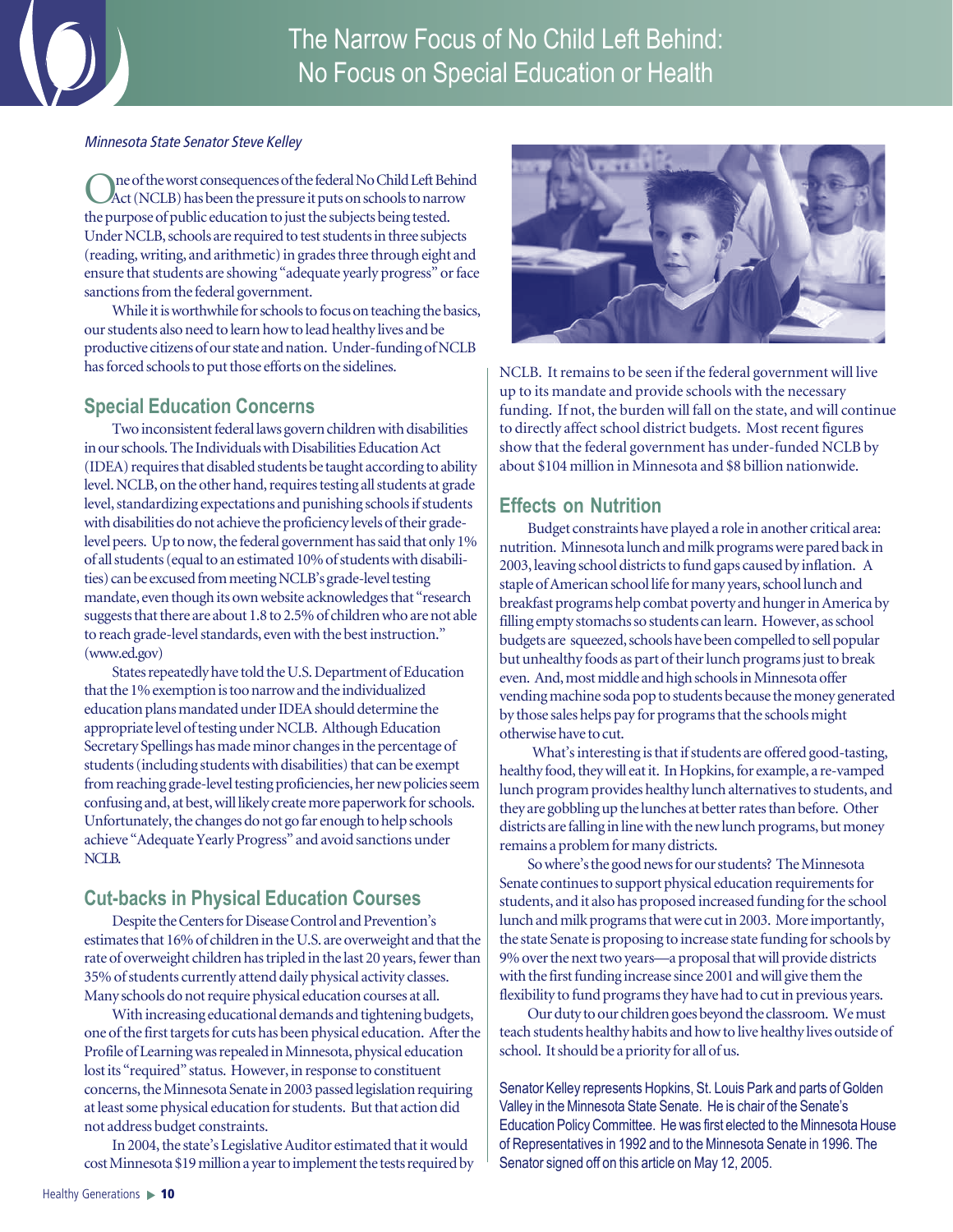

*Editor's note: This article is based on a draft set of guidelines being prepared by The North Dakota Healthy Weight Council. It hopes to finalize its guidelines by July 2005. The Council is part of Governor John Hoeven's "Healthy North Dakota" initiative—a framework supporting North Dakotans in their efforts to make healthy choices by focusing on wellness and prevention in schools, workplaces, senior centers, homes and anywhere people live, work and play.*

By fall 2005, the North Dakota Healthy Weight Council hopes schools across the state will adopt a set of guidelines designed to counteract what they see as the potentially harmful effects of taking body mass index (BMI; weight adjusted for height) measurements in schools. The Council, part of Gov. John Hoeven's "Healthy North Dakota" initiative, is working on a position paper that recommends schools **do not** measure heights and weights of students unless they meet the criteria specified below. When schools meet any of these criteria, measuring the height and weight of students is encouraged :

- The school is involved in an approved research project;
- The school has established a comprehensive school health program to identify and refer children with health concerns related to height and weight to trained professionals, i.e., a physician, psychologist, or nutritionist;
- Students are involved in extracurricular activities such as wrestling in which weight must be monitored; and
- Students are involved in hot-weather sports. In this case, coaches are encouraged to weigh students before and after games and practice sessions during particularly hot weather so that no one suffers the ill effects of dehydration.

If schools or students do not fall into one of these categories, the recommendation is: *Don't weigh!*

The catalyst that moved the Council to action was a case of "good intentions and new technology gone awry," according to Council member Pat Anderson of the North Dakota Department of Public Instruction. Apparently in response to concerns about the increasing number of children who are overweight, a wellness center in one North Dakota community decided to put its new Tri-Fit machine to work in the schools. Wellness center staff took height, weight and fitness measures on every child in kindergarten through  $12<sup>th</sup>$  grade and then sent the reports home to parents. The center's goal was commendable: to alert parents whose children might be at risk for health problems related to weight—not just overweight, but also underweight. The only problem was that very little preliminary information had gone out, and many students received incorrect information. The result, according to Anderson, was "confusion and a lot of upset children and parents." Subsequently, it was discovered that the Tri-Fit—a sophisticated machine that can generate extensive, computerized reports—had been calibrated incorrectly, making it necessary to re-weigh many students.

Although this community's experience was a worst-case scenario, it underscored the need for guidelines. Anderson, along with Loris Freier, Department of Public Instruction, and Katherine Black (MCH) and Jill Leppert (WIC), both with the North Dakota Department of Health, took the lead. They gathered

research on effective childhood obesity treatment and prevention programs, explored what other states were doing, and concluded that the potential risks of taking heights and weights in school may be more serious than the potential benefits. Although still in draft form, the Council's position paper is expected to emphasize the following points:

1. Taking heights and weights in schools can harm students, provide inaccurate information and result in inaccurately labeling some children. An overemphasis on weight, the position paper authors found, "can increase the poor body image and over-concern that children and teens of all sizes and shapes are already feeling about their bodies in our weight-obsessed culture." This concern, in turn, can lead to a host of related problems—nutrient deficiencies, dangerous weight loss efforts, eating disorders, and weight cycling among them.<sup>1</sup> Documenting weight, often publicly, can stigmatize students who are larger or shorter than their peers.<sup>2</sup> "In too many cases, the heavy child has already experienced discrimination from peers, teachers, and even parents."<sup>3</sup> Labeling children as *too thin* can be equally damaging.

Relying on BMI alone can result in mislabeling as many as one in four children as "at risk for overweight," while missing other children who have high body fat.4 Tables for interpreting BMI assume that higher weight means higher body fat, but that is not always the case. Children grow and mature in different ways, particularly during puberty. Fat is deposited, and then depleted with every growth spurt.

2. Money used to weigh and measure students would be better spent on health education. In keeping with guidelines developed by the Weight Realities Division of the Society for Nutrition Education (2002),<sup>5</sup> the North Dakota Healthy Weight Council thinks schools should invest scarce resources in programs that create a nurturing environment for students of all shapes and sizes. They urge schools to develop education programs that stress *healthy* weight (not being too fat or too thin); emphasize healthy eating patterns both at school and at home; and increase opportunities for students to be active and discourage sedentary activities like watching too much television. Schools should be measuring and tracking factors related to nutrition, physical activity, and attitudes and behaviors related to healthy lifestyles, not just heights and weights.

3. If height and weights are taken in schools, specific safeguards and procedures need to be followed. Screening heights and weights in schools is a policy matter, one that should be carefully considered by a school's governing board. If the benefits do not outweigh the risks, screening should not be endorsed. Before electing to conduct screenings, school boards should make sure that three important safeguards are in place:

 *Step-by-step referral system* to ensure that students with identified weight concerns know where to go and how to get additional help;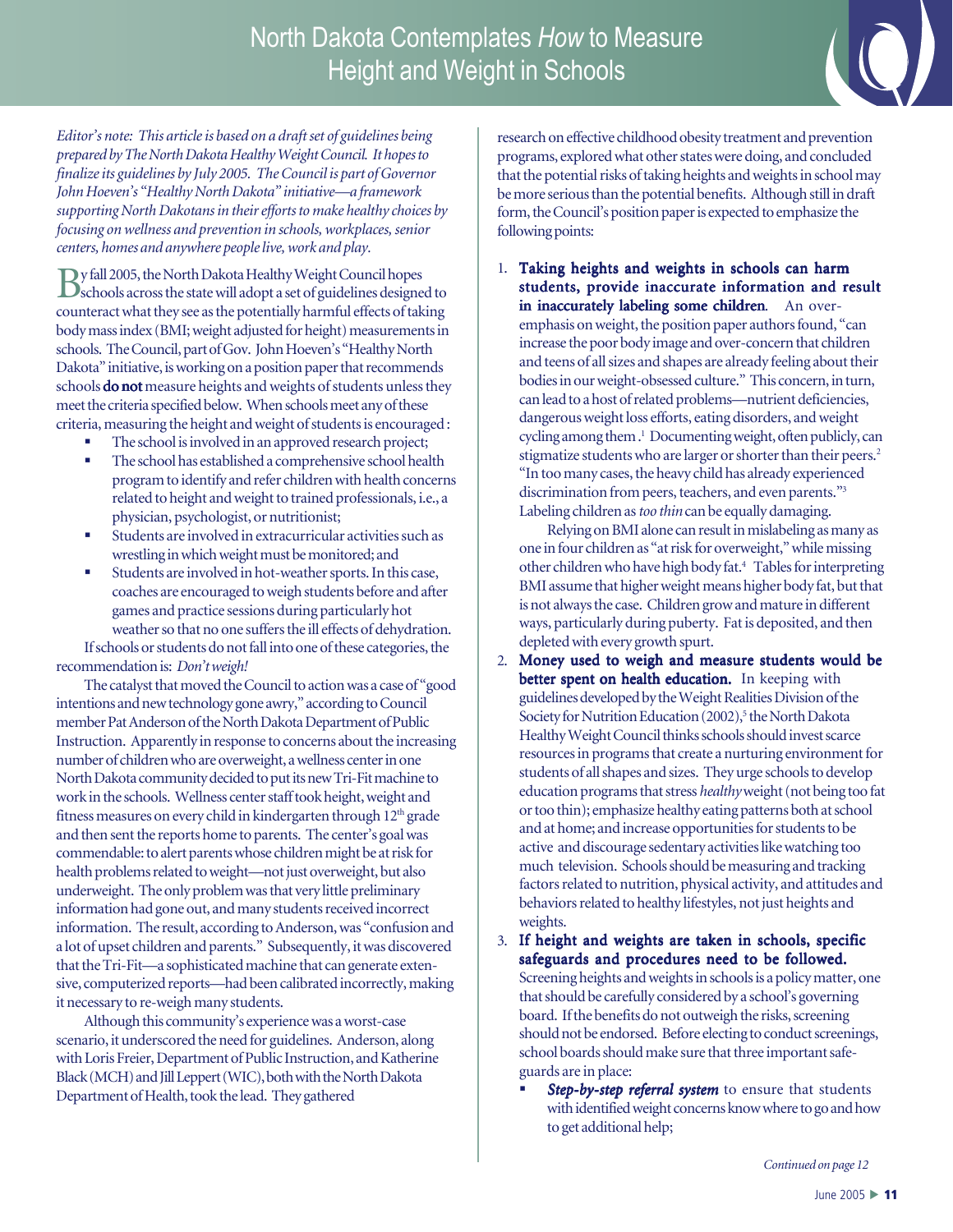#### *North Dakota, continued*

- **Staff training** for all school staff involved in heightweight screening to ensure proficiency in all hands-on techniques, assessments and interpretations of results; and
- **Respectful screening protocol** that protects the selfesteem and privacy of students. Before any screening takes place, schools need to educate students about body image issues and why screening will be conducted. In addition, parents should receive ample notice about screening and be given an opportunity to provide input and exempt their child from participating, if they wish.

Ultimately, the North Dakota Healthy Weight Council hopes schools will embrace a health-centered, rather than weight-centered, "health at any size" approach, that will *do no harm*. 6 This approach shifts the emphasis to living actively; eating in normal, healthy ways; respecting each individual; and health and well-being for all at whatever size they may be.<sup>5</sup>

#### For more information, contact Patrice Anderson, Healthy Weight Council member: psanderson@state.nd.us

#### **References**

- 1. Croll J, Neumark-Sztainer D, Story M, Ireland M. Prevalence and risk and protective factors related to disordered eating behaviors among adolescents: Relationship to gender and ethnicity. J Adoles Health 2002;31:166-175.
- 2. Latner JD, Stunkard A. Getting worse: Stigmatization of obese children. Obes Res 2003;11:452-456.
- 3. Petersmarck K. Size acceptance: Shaming heavy kids at school body composition as part of fitness testing. Healthy Weight J 1999;13:3:45-46.
- 4. Federal update: BMI poor indicator of body fat in individual kids. J Am Diet Assoc 2000;100:628.
- 5. Society for Nutrition Education (2002). Guidelines for childhood obesity prevention programs: Promoting weight in children. Available from: URL:http://www.sne.org and http://www.healthyweight.net. Accessed 5/ 15/05.
- 6. O'Dea JA. Prevention of child obesity: 'First, do no harm'. In Health Education Research*.* Oxford Univ Press; 2004.

## **Interested in making a difference? Consider a Master's in Public Health (MPH) Degree in Maternal and Child Health (MCH)**



Ferguson has worked in maternal and child health, focusing primarily on adolescent health and child abuse prevention. While teaching sexuality education to junior high and high school students, she has made sexual orientation an integral part of the curriculum, as opposed to an isolated subject taught one day per year. She

also has taught childbirth and prenatal classes, developed parenting projects, and worked to raise awareness about the needs of gay, lesbian, bisexual and transsexual (GLBT) youth.

As the mother of two gay children, Gloria has a special interest in the difficulties that GLBT youth face. She has shared her knowledge and experiences with the community in many ways. For example, she recalls teaching one particular group of hard-to-manage boys. When she started talking about sexual orientation, the boys initially responded with homophobic and hateful comments. "These are exactly the type of kids who might hurt my child," she remembers thinking. Her voice started to tremble, she says, and she got tears in her eyes as she told them about her older daughter who knew she was gay when she was 13. At the end of the class, the "most wonderful thing happened," she said. "Several of the boys came up to me, touched me on the arm, apologized for their comments, and told me not to worry about it. They thanked me for coming and sharing." It is through unexpected situations like this that Gloria has realized the rewards of making a difference.

Not only is Gloria concerned with the well-being of adolescents, but also with the well-being of families. She works full time as program director at HealthStart, a non-profit program of West Side Community Health Services that operates nine school-based clinics and one community clinic in St. Paul. From 1998-2003, Gloria provided direct service and oversaw management of HealthStart's child abuse prevention projects, including a 12-year project with families affected by maternal substance abuse. She is a frequent speaker on topics such as parent/child attachment, the role of parents in sexuality education, fatherhood, and providing support for

Labor, Birth, and Parenting. For more than 20 years, Gloria GLBT youth. In 1999, she wrote The Dad Book: A Guide to Pregnancy,

A part-time MCH MPH student since 2001, Gloria takes one or two classes each semester. She should graduate in about one year. Her practical experience in the field of adolescent health education enriches the classroom experience for fellow MCH students and instructors alike. One classmate notes, "You can count on Gloria to bring alive a concept or theory with an example of a success, or even a failure, that she has witnessed in the real world of public health. This type of insight cements an idea for those of us with less experience." Working on her degree has changed Gloria little by little. She feels more confident about what she says to colleagues, legislators, students and their parents, and she enjoys learning the academic theory behind her practice. "I just love ideas, and there are plenty of them to be had."

**What is the Maternal and Child Health Program?** An MPH training program about promoting and preserving the health of families, women, children, and adolescents. It is in the Division of Epidemiology and Community Health in the School of Public Health at the University of Minnesota.

**Who are the faculty?** The MCH faculty is multidisciplinary (e.g., epidemiology, medicine, nursing, psychology, sociology, nutrition) and focuses on children with chronic health conditions; reproductive health and family planning; pregnancy outcomes; social inequities in health; women's health; infectious diseases; substance use; and child, adolescent, family, and community health promotion, risk reduction, and resiliency.

**Who should apply?** People who care about vulnerable populations and want careers in program planning and development, evaluation, surveillance, assessment, teaching, or research. The program offers a special emphasis on MCH epidemiology for interested students. Clinical professionals, and others with advanced degrees may have the option of completing the two-year MPH Program in one year.

**For further information about the MCH Program**, call 612-626- 8802 or 1-800-774-8636; e-mail gradstudies@epi.umn.edu; or visit www.epi.umn.edu/mch/academic/ or www.sph.umn.edu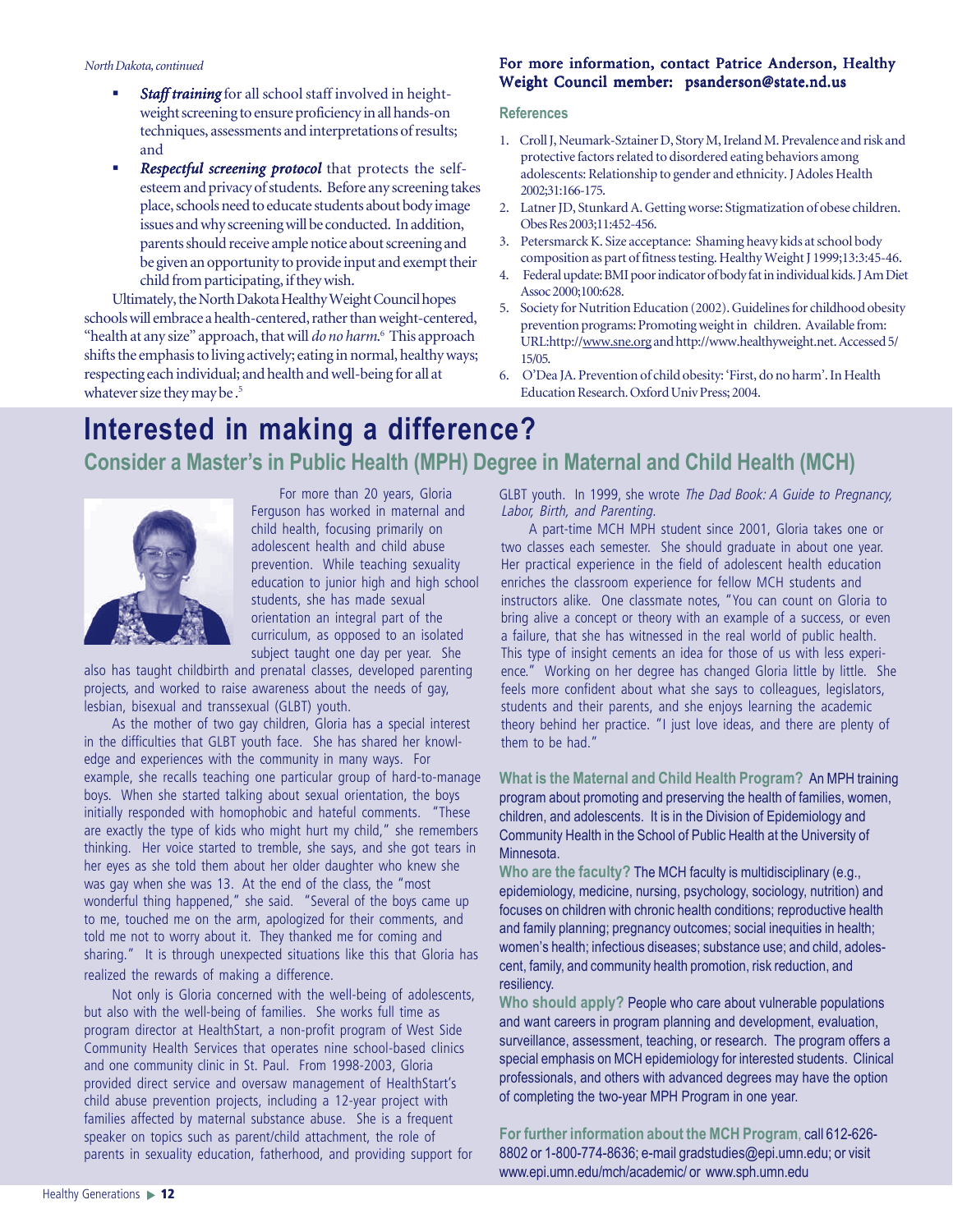## Sexuality Education for Students with Disabilities



School nurse Mary Yackley, RN, LSN, is a woman with a mission. Her goal? To make sure that every St. Paul Public Schools (SPPS) student receiving special education services learns what he or she needs to know about sex. After nearly three years of reviewing literature, previewing curriculum, and talking with colleagues, parents and youth, she and a committee of special educators have come up with a sex education plan for students with disabilities that they believe will help achieve that goal. The plan's purpose is to help every SPPS special education student older than 13 years old learn how to: 1) be safe; 2) avoid any unwanted pregnancy and infection; 3) prevent sexual victimization; and 4) develop healthy sexual relationships.

### **Background**

During her five years as a nurse for Focus Beyond-Programs in Transition, Yackley has become aware that many special education students are getting short-changed when it comes to sexuality education. (Focus Beyond is an umbrella program responsible for making sure that special education students get the education and services they need to transition from school to adulthood.) "Some kids have had no health education since 5<sup>th</sup> or 6<sup>th</sup> grade," she said during a recent interview. "They may get pulled out for special resource classes during health education or drop out for a semester or two." Other students, she said, sit through classes that move too fast or are impractical for them, given the nature of their disability. End result: many special education students leave school without the social skills and health knowledge they need as adults.

Yackley decided to do something about the problem a few years ago after a conversation with colleagues who were working to design Individual Education Plans (IEP) for two special education students who also were fathers. "Teen parenthood is difficult enough without a disability," she said. "Imagine what it's like when you add a disability to all the other challenges associated with raising a young child—especially when you're still a child yourself."

At the time, teen pregnancy rates were declining nationwide, Yackley said, but she had seen no change in the rate for students with disabilities. The discrepancy troubled her. She knew that school staff — teachers, childcare coordinators, school nurses and social workers — shared her concerns.

The need for additional sex education is not limited to one or two students: Yackley estimates that of the approximately 400 students she deals with in the Transition program, around 10% are parents. Learning for these students is complicated by disabilities that range from physical impairments, developmental and cognitive disabilities, emotional and behavioral disorders, and attention deficit hyperactive disorder.

Although sparse, research supports Yackley's observation that physically disabled youth are just as sexually experienced as their peers.1 Similarly, young people with developmental disabilities have the same desire for relationship and sexual gratification as their non-disabled counterparts.2 As Goldfarb noted in a 1993 article about the Glen Ridges sexual assault case: "The need to be loved can be a trap for the most capable. For the least capable, it can be an invitation to disaster." In 1996, the American Academy of Pediatrics published its position on the subject. The Academy's goals mirror Yackley's: "Children [with disabilities] need to be provided sexuality education to help them attain a life with more personal fulfillment and to protect them from exploitation, unplanned pregnancy, and sexually transmitted diseases." 4 *Healthy People 2010* underscores the importance of involving families in "decision making at all levels" to achieve its goal of achieving "family-centered, culturally competent, comprehensive, and coordinated systems of services for all children and youth with special health needs, in every community, by the year 2010."<sup>5</sup>

## **Developing Tool Kits: Accountability, Training and Resources**

Despite agreement from public health and medical professionals about the need for sexuality education for children with disabilities, national standards do not exist. The reason: individual differences make it impossible to develop a single, all-inclusive approach. Yackley recognized this, and that is why she worked with community leaders in sexuality education to develop resources. Staff from the MN Department of Education, Family Tree Clinic, HealthStart school-based clinics, Minnesota Organization on Adolescent Pregnancy, Prevention and Parenting and the Birds and Bees Project all provided recommendations about what should be included to support this education effort.

The new plan is three-pronged and consists of assigning accountability, providing training and expanding resources—many of which will be housed in bright red "tool kits" that will be distributed this summer to the approximately 25 St. Paul middle schools, junior high schools and high schools that offer a special education component. Accountability will lie with the special education coordinator at each school. These educators will receive training in fall 2005 to help them understand the need for tailoring learning to students' developmental, physical and emotional needs and teach them methods for teaching this "sometimes difficult subject." Myths about the sexuality of youth with special needs will be debunked and replaced by the Sex Ed toolkits that contain a variety of resources that can be used by parents, health educators, special educators, and students. Increasing the comfort level and competence of staff and parents who do not normally see themselves as sexuality educators is a secondary goal of the plan. Each toolkit will include:

- Videos about basic hygiene;
- Pamphlets for parents about sexual health for boys and girls and St. Paul area resources for sexual health education;
- Two SIECUS' reports: "Sexuality Education for People with Disabilities" and "Meeting the Special Needs of People with Disabilities;"
- Information and references developed by Planned Parenthood of Northern New England, Minnesota's PACER Center, Inc., the National Information Center for Children and Youth with Disabilities, and the now-defunct National Center for Youth with Disabilities;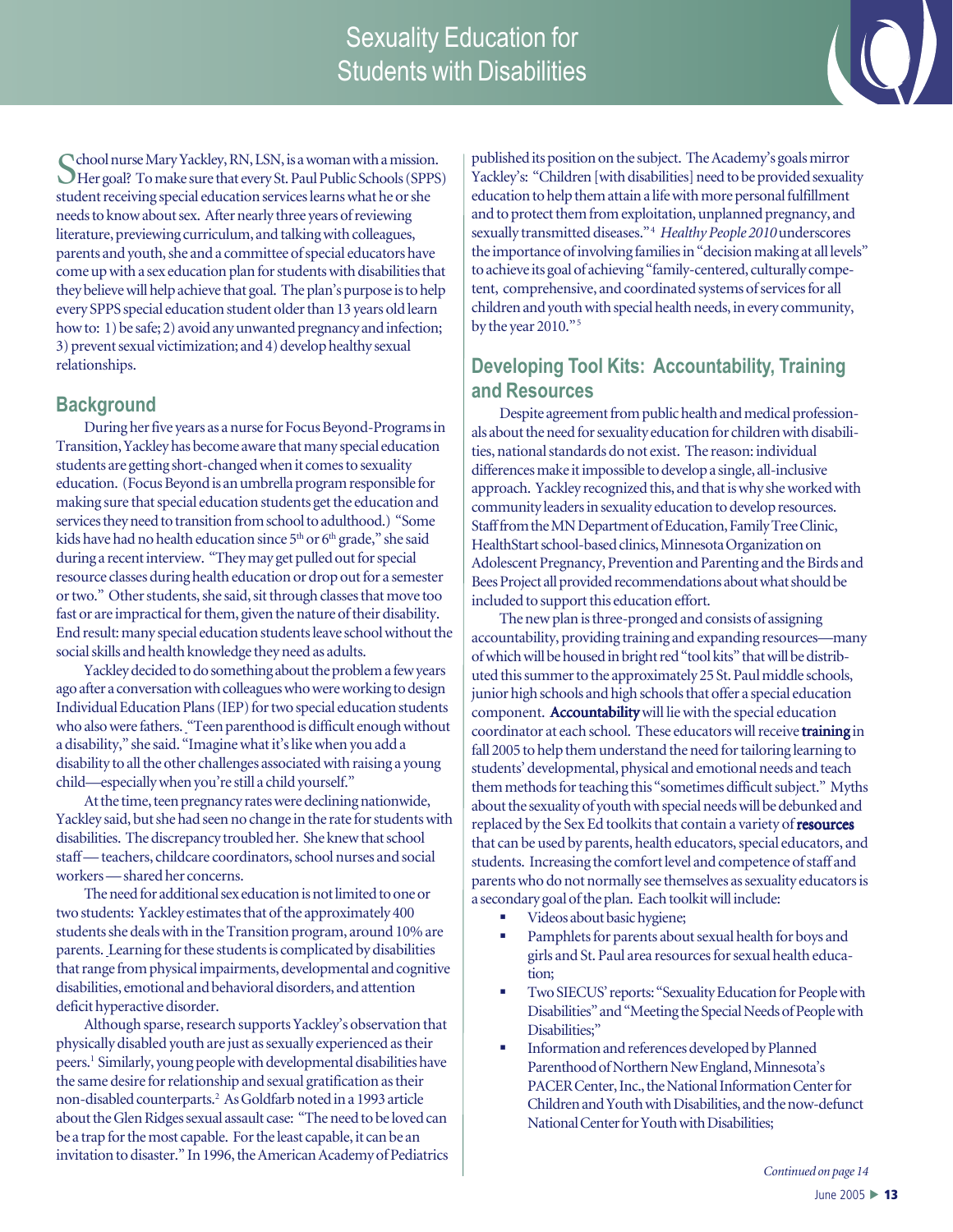- A selection of books for youth at various stages of cognitive development; and
- A packet of sanitary supplies for demonstration purposes.

"The health education content should not be new," Yackley says. "But, special educators hopefully will feel empowered by the new resources and knowledge and embrace sexuality education as part of their students' individual education plans." Financial support for the project came primarily from within Focus Beyond – Programs in Transition, along with a small grant from the Minnesota Department of Health.

#### For more information contact Mary.Yackley@spps.org

#### **References**

- 1. Cheng MM, and Udry JR. Sexual behaviors of physically disabled adolescents in the United States, J Adoles Health 2002;31(1):45-58.
- 2. Harris et al. Emotional well-being among adolescents with and without chronic conditions. J Adolesc Health 1994;15:199-204.
- 3. Goldfarb M. Who won in Glen Ridge, NJ? . . .No one. AHRC Chronicle, 1993;Spring/Summer.
- 4. American Academy of Pediatrics. Sexuality education of children and adolescents with developmental disabilities, Ped 1996;97(2):275-278.
- 5. U.S. Department of Health and Human Services. Healthy People 2010 (conference edition in two volumes). Washington: Department of Health and Human Services. 2000.



## **Further information on sexual health education for youth**

- **Advocates for Youth: www.advocatesforyouth.org**
- **Alan Guttmacher Institute: www.guttmacher.org**
- **Coordinated School Health Resources: www.mnschoolhealth.com**
- **Information to assist parents in talking to their children about sensitive issues: www.talkingwithkids.org**
- **Kaiser Family Foundation: www.kff.org**
- **Minnesota AIDS Project (MAP): www.mnaidsproject.org**
- **Minnesota Organization on Adolescent Pregnancy, Prevention and Parenting (MOAPPP): www.moappp.org**
- **National Campaign to Prevent Teen Pregnancy: www.teenpregnancy.org**
- **Planned Parenthood: www.plannedparenthood.org/ pp2/portal/medicalinfo/teensexualhealth/**
- **Pro-Choice Resources' Web site for youth and parents: www.birdsandbees.org**
- **Rep. Henry A. Waxman's 2004 report on the content of federally funded abstinence-only programs: www.democrats.reform.house.gov/Documents/ 20041201102153-50247.pdf**
- **Sexuality for Life-Minnesota: www.sexedforlife.org**
- **SIECUS Fact Sheet Public Support for Comprehensive Sexuality Education, available at: www.siecus.org/pubs/fact/fact0017.html**
- **SIECUS Report —The Politics of Sexuality Education, Vol. 32, No. 4, available at: www.siecus.org/pubs/srpt/srpt0050.html**

Healthy Generations **14**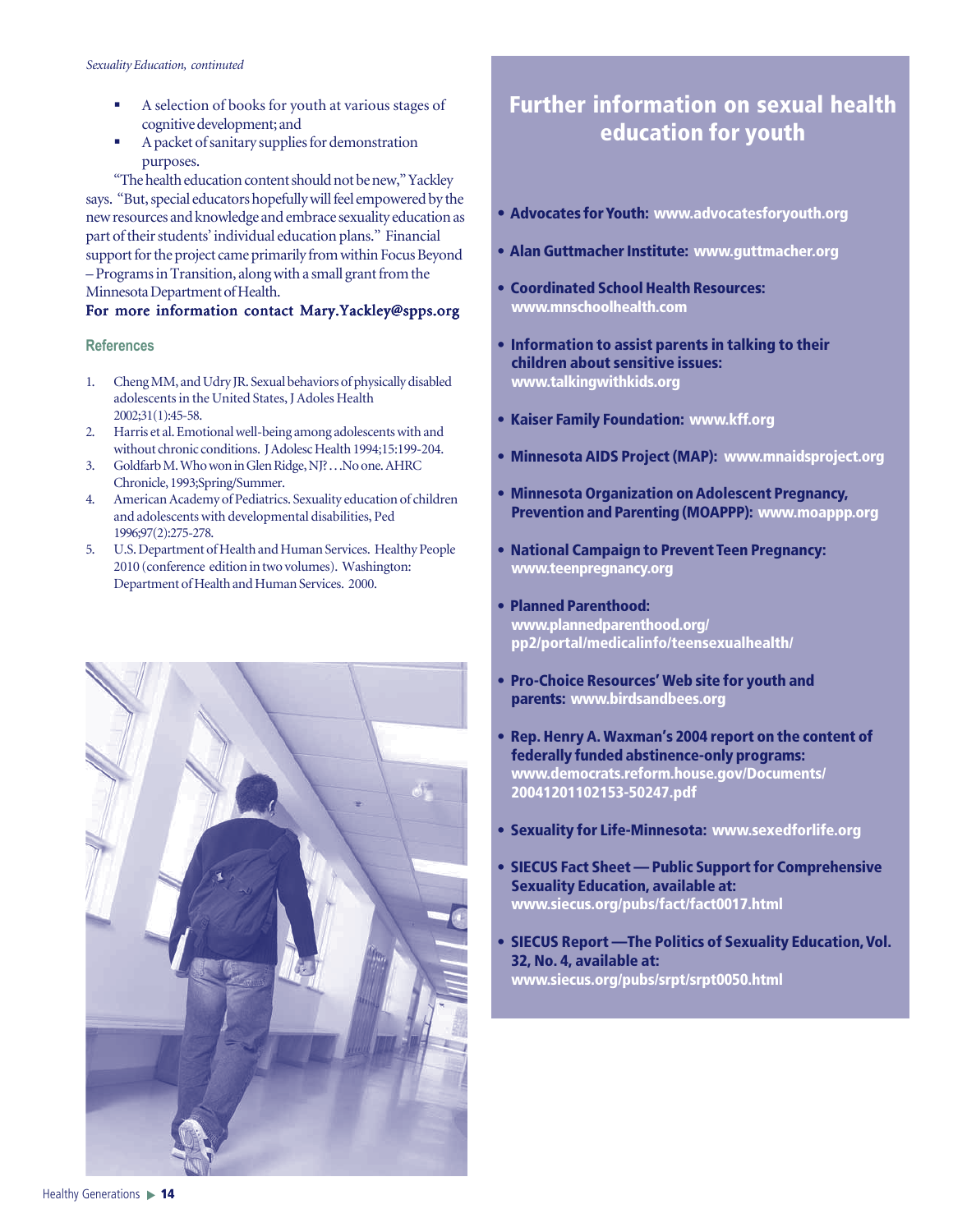## Working with the Legislature to Promote Teen Sexual Health



innesota is tackling the challenge of teen sexual health  $\blacksquare$  through the state legislature. Spearheaded by the Minnesota Organization on Adolescent Pregnancy, Prevention, and Parenting (MOAPPP) and the Minnesota AIDS Project (MAP), a coalition of youth advocates is pushing for passage of a comprehensive sex education bill that would provide for a uniform, age appropriate, medically accurate approach to teaching Minnesota students in grades 7 through 12 about sex. The coalition also is urging passage of a companion finance bill to establish up to eight training centers, deemed essential for developing, implementing and evaluating comprehensive family life and sex education programs statewide.

If the coalition succeeds in winning passage of both bills, Minnesota will become one of the first states in the country to mandate comprehensive sex education through state statute, according to Joy Miciano, education and policy coordinator at MOAPPP (and MCH student). When *Healthy Generations* went to press in late May, she was cautiously optimistic. On May 5, the Senate unanimously passed an education omnibus bill that contained the Comprehensive Family Life and Sexuality Education language. The law's next hurdle is adoption by the state's K-12 Education Conference Committee, comprised of five House members and five Senate members.

Getting to that point took a lot of legwork by key supporters, including MOAPPP and MAP, who co-convene the Sexuality Education for Life-Minnesota coalition. Made up of educational, religious, health, social service, and advocacy organizations, along with like-minded individuals, the coalition is dedicated to lobbying for policies on comprehensive sexuality education and access to confidential health care services for young people. "The coalition has been in existence since 1999 and a change in state statute regarding sex education is something we've been working on for the past five years," Miciano said.

The sex education fight in Minnesota, like the national debate, has been between proponents of abstinence-only-until-marriage programs and proponents of a comprehensive approach to sex education. "Our position has always been that comprehensive sex education should include 'abstinence-first,' but not to the exclusion of other age appropriate, medically accurate information young people need to make healthy choices," Miciano explained. The coalition-supported bill aims to "clearly define what schools

need to be teaching when they teach sex education," she says. With that goal in mind, the coalition's strategy has been to add words that clarify the law's intent and to include guidelines that are based on what research says works to prevent unintended pregnancy and sexually transmitted infections. Sticking points like the grade at which sex education should be introduced into the curriculum—mandatory in grade 7; left up to the choice of individual school districts for children in kindergarten through grade 6—and the right of parents to decide whether they want their children to participate in sex education classes are clearly specified.

Age appropriate, according to the proposed legislation, "refers to topics, messages, and teaching methods suitable to particular ages or age groups of children and adolescents, based on developing cognitive, emotional, and behavioral capacity typical for the age or age group."

Medically accurate "means verified or supported by research conducted in compliance with scientific methods and published in peer-reviewed journals, where appropriate, and recognized as accurate and objective by professional organizations and agencies in the relevant field, such as the federal Centers for Disease Control and Prevention, the American Public Health Association, the American Academy of Pediatrics, or the American College of Obstetricians and Gynecologists."

Before accepting her current position at MOAPPP, Miciano worked with a Ramsey County teen pregnancy prevention program. "The past two years have taught me how tremendously important public policy is, and that change *can* be affected from the grassroots level," she said. "People in public health have become politically astute over the years. The people we've worked with really knew what to do and how to do it."

Along with MOAPPP and MAP, the key leaders of the Sexuality Education for Life-Minnesota coalition included: Planned Parenthood of Minnesota, North Dakota and South Dakota; NARAL Pro-Choice Minnesota; the University of Minnesota's Healthy Youth Development Prevention Research Center; Minneapolis Department of Health and Family Support; Teen Age Medical Services (Children's Hospital); HealthStart—St. Paul Public Schools school-based clinics; and Saint Paul-Ramsey County Department of Public Health.

For more information visit www.moappp.org.